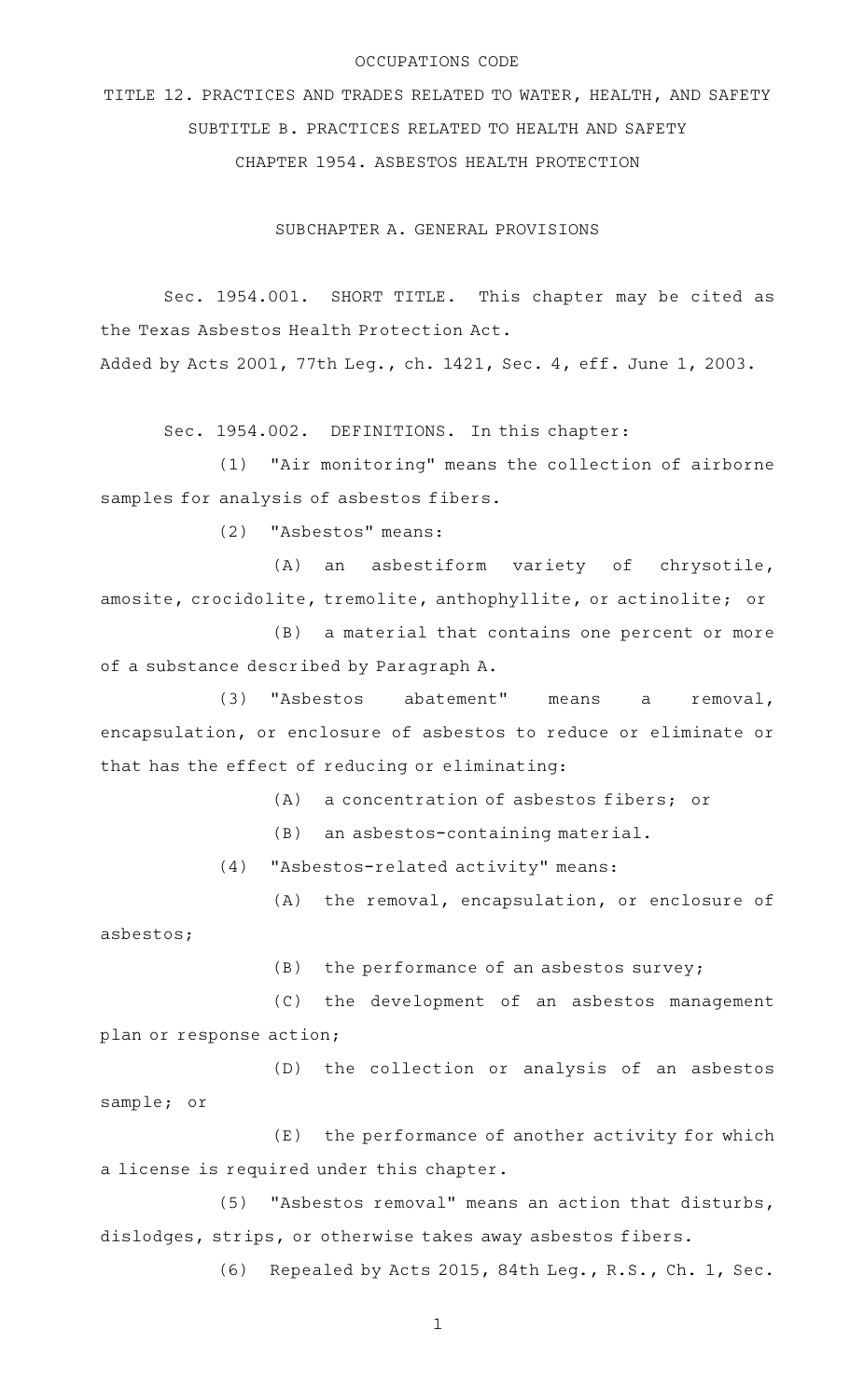5.318(11), eff. April 2, 2015.

(7) "Commissioner" means the commissioner of state health services.

(8) "Department" means the Department of State Health Services.

(9) "Encapsulation" means a method of control of asbestos fibers in which the surface of an asbestos-containing material is penetrated by or covered with a coating prepared for that purpose.

(10) "Enclosure" means the construction of an airtight wall and ceiling around an asbestos-containing material.

(10-a) "Executive commissioner" means the executive commissioner of the Health and Human Services Commission.

(11) "Public building" means a building used or to be used for a purpose that involves public access or occupancy and includes a building that is vacant at any time, including during preparation for actual demolition. The term does not include:

(A) an industrial facility to which access is limited principally to employees of the facility because of a process or function that is hazardous to human health or safety;

(B) a federal building or installation;

(C) a private residence;

(D) an apartment building that has not more than four dwelling units; or

(E) a manufacturing facility or building that is part of a facility to which access is limited to workers and invited guests under controlled conditions.

Added by Acts 2001, 77th Leg., ch. 1421, Sec. 4, eff. June 1, 2003. Amended by:

Acts 2015, 84th Leg., R.S., Ch. 1 (S.B. [219](http://www.legis.state.tx.us/tlodocs/84R/billtext/html/SB00219F.HTM)), Sec. 5.252, eff. April 2, 2015.

Acts 2015, 84th Leg., R.S., Ch. 1 (S.B. [219](http://www.legis.state.tx.us/tlodocs/84R/billtext/html/SB00219F.HTM)), Sec. 5.318(11), eff. April 2, 2015.

# SUBCHAPTER B. POWERS AND DUTIES OF EXECUTIVE COMMISSIONER AND DEPARTMENT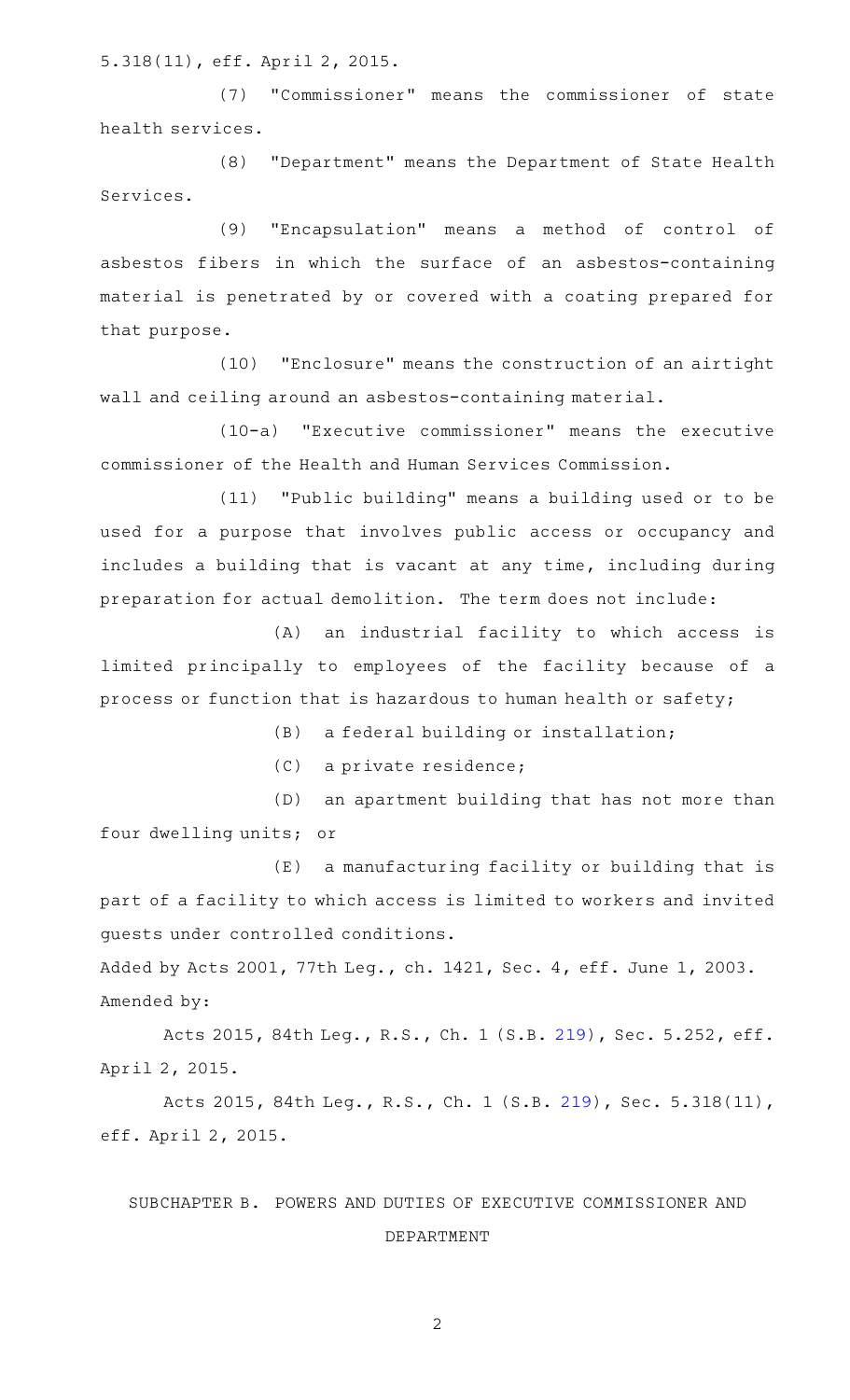Sec. 1954.051. GENERAL RULEMAKING AUTHORITY. The executive commissioner shall adopt substantive and procedural rules as necessary or desirable for the executive commissioner, the department, and the commissioner to discharge their powers and duties under this chapter.

Added by Acts 2001, 77th Leg., ch. 1421, Sec. 4, eff. June 1, 2003. Amended by:

Acts 2015, 84th Leg., R.S., Ch. 1 (S.B. [219](http://www.legis.state.tx.us/tlodocs/84R/billtext/html/SB00219F.HTM)), Sec. 5.254, eff. April 2, 2015.

Sec. 1954.052. RULES REGARDING ASBESTOS CONCENTRATION LEVELS. (a) The executive commissioner may adopt rules defining the maximum airborne asbestos concentrations that are:

(1) permissible outside of a regulated containment area during an abatement activity; and

(2) acceptable for final clearance.

(b) The executive commissioner may not by rule identify any level of asbestos concentration as a safe exposure level because any exposure to airborne asbestos is considered to involve some risk.

Added by Acts 2001, 77th Leg., ch. 1421, Sec. 4, eff. June 1, 2003. Amended by:

Acts 2015, 84th Leg., R.S., Ch. 1 (S.B. [219](http://www.legis.state.tx.us/tlodocs/84R/billtext/html/SB00219F.HTM)), Sec. 5.255, eff. April 2, 2015.

Sec. 1954.053. RULES REGARDING PERFORMANCE STANDARDS AND WORK PRACTICES. The executive commissioner may adopt rules specifying:

(1) performance standards at least as stringent as applicable federal standards; and

(2) work practices that affect asbestos removal or encapsulation in a public building.

Added by Acts 2001, 77th Leg., ch. 1421, Sec. 4, eff. June 1, 2003. Amended by:

Acts 2015, 84th Leg., R.S., Ch. 1 (S.B. [219](http://www.legis.state.tx.us/tlodocs/84R/billtext/html/SB00219F.HTM)), Sec. 5.256, eff. April 2, 2015.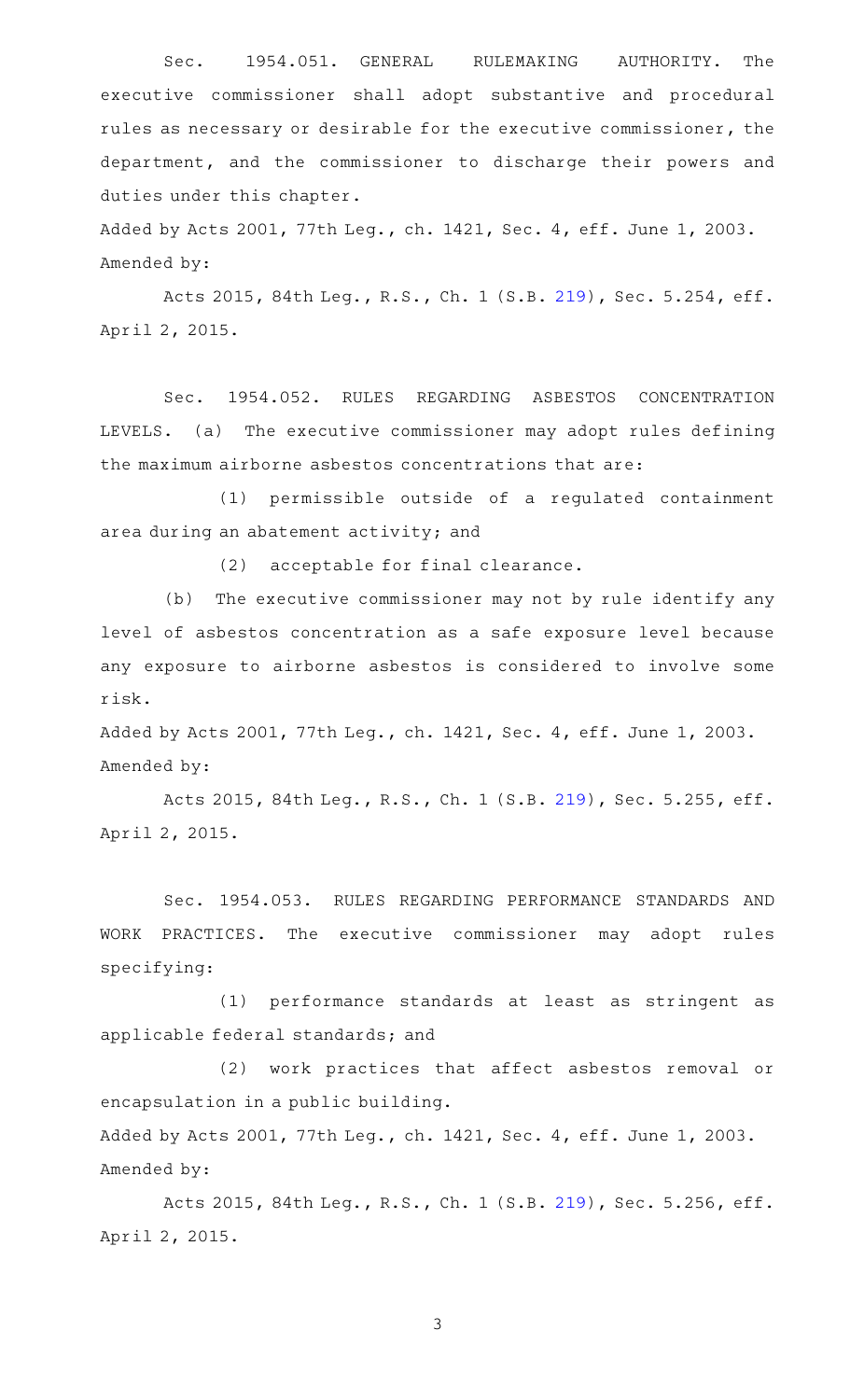Sec. 1954.054. RULES RESTRICTING ADVERTISING OR COMPETITIVE BIDDING. (a) The executive commissioner may not adopt a rule restricting advertising or competitive bidding by a person licensed or registered under this chapter except to prohibit a false, misleading, or deceptive practice.

(b) In adopting rules to prohibit a false, misleading, or deceptive practice, the executive commissioner may not include a rule that:

 $(1)$  restricts the use of any medium for advertising;

(2) restricts the use of the personal appearance or voice of the person in an advertisement;

(3) relates to the size or duration of an advertisement by the person; or

(4) restricts the person's advertisement under a trade name. Added by Acts 2001, 77th Leg., ch. 1421, Sec. 4, eff. June 1, 2003.

Amended by:

Acts 2015, 84th Leg., R.S., Ch. 1 (S.B. [219](http://www.legis.state.tx.us/tlodocs/84R/billtext/html/SB00219F.HTM)), Sec. 5.257, eff. April 2, 2015.

Sec. 1954.055. RECIPROCITY AGREEMENT. The executive commissioner may adopt rules under this chapter to effect reciprocity agreements with other states. Added by Acts 2001, 77th Leg., ch. 1421, Sec. 4, eff. June 1, 2003.

Amended by:

Acts 2015, 84th Leg., R.S., Ch. 1 (S.B. [219](http://www.legis.state.tx.us/tlodocs/84R/billtext/html/SB00219F.HTM)), Sec. 5.258, eff. April 2, 2015.

Sec. 1954.056. FEES. (a) The executive commissioner shall set fees under this chapter in amounts that are reasonable and necessary. The executive commissioner shall set fees for issuing or renewing a license in amounts designed to allow the department to recover from the license holders all of the department 's direct and indirect costs in administering and enforcing this chapter.

(b) Repealed by Acts 2015, 84th Leg., R.S., Ch. 1, Sec. 5.318(12), eff. April 2, 2015.

(c) Repealed by Acts 2015, 84th Leg., R.S., Ch. 1, Sec.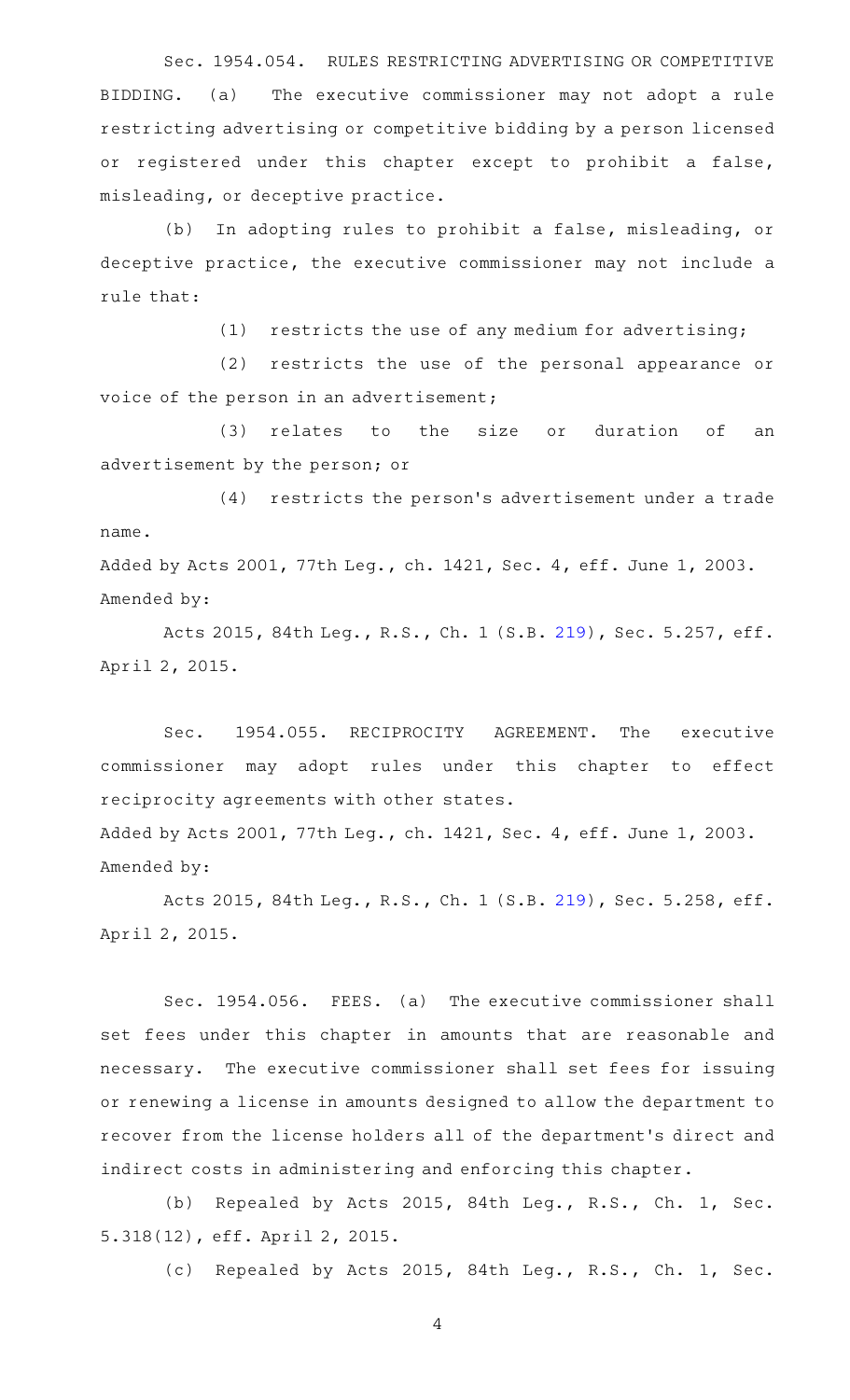5.318(12), eff. April 2, 2015.

(d) Repealed by Acts 2015, 84th Leg., R.S., Ch. 1, Sec. 5.318(12), eff. April 2, 2015.

(e) The fees collected by the department under this chapter shall be deposited to the credit of the asbestos removal licensure fund account in the general revenue fund. The fees may be used only by the department for the purposes of this chapter. Not more than 25 percent of the fees collected may be applied for administrative costs necessary to implement this chapter. The remainder shall be used for enforcement personnel necessary to investigate compliance with this chapter.

Added by Acts 2001, 77th Leg., ch. 1421, Sec. 4, eff. June 1, 2003. Amended by:

Acts 2015, 84th Leg., R.S., Ch. 1 (S.B. [219](http://www.legis.state.tx.us/tlodocs/84R/billtext/html/SB00219F.HTM)), Sec. 5.259, eff. April 2, 2015.

Acts 2015, 84th Leg., R.S., Ch. 1 (S.B. [219](http://www.legis.state.tx.us/tlodocs/84R/billtext/html/SB00219F.HTM)), Sec. 5.318(12), eff. April 2, 2015.

Sec. 1954.057. GENERAL INVESTIGATIVE AUTHORITY. (a) The department may conduct any inspection or cause the production of any documentary or other evidence that the department considers necessary to determine whether a license should be:

(1) issued, delayed, or denied; or

(2) modified, suspended, or revoked.

(b) The department may require additional written information and assurances from the applicant or license holder at any time after the filing of an application for a license and before the expiration of the license.

Added by Acts 2001, 77th Leg., ch. 1421, Sec. 4, eff. June 1, 2003.

Sec. 1954.058. AUTHORITY TO CONTRACT FOR INSPECTIONS. The department may contract with any person to perform inspections necessary to enforce this chapter.

Added by Acts 2001, 77th Leg., ch. 1421, Sec. 4, eff. June 1, 2003.

Sec. 1954.059. ASBESTOS SITE INSPECTIONS. (a) The department shall inspect: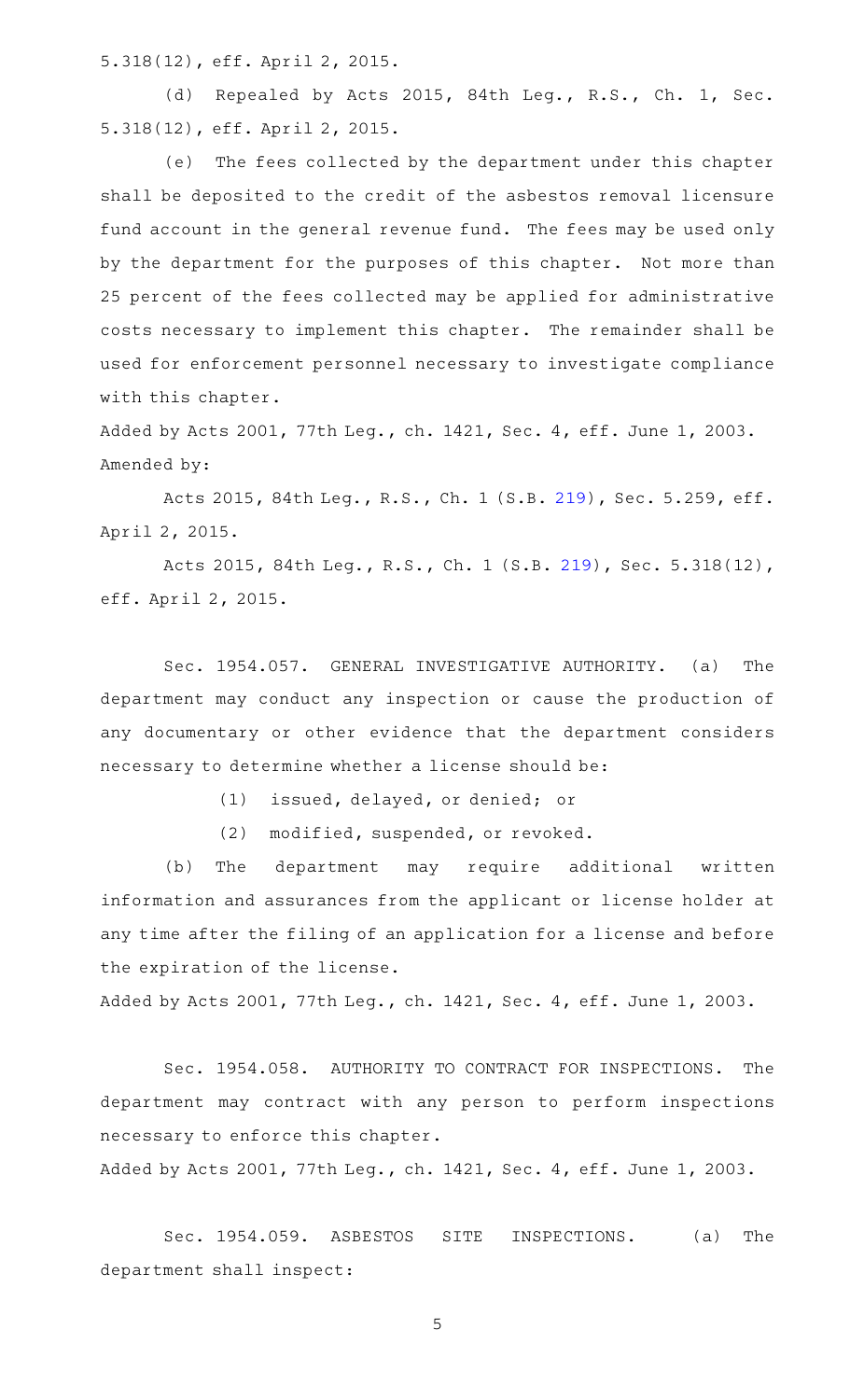(1) an asbestos abatement contractor during an abatement project at least annually; and

(2) other licensed organizations in accordance with department rules.

(b) The department shall require a building or facility owner or the owner 's authorized representative to complete an immediate inspection for asbestos if the department determines after an asbestos site inspection that there appears to be a danger or potential danger to:

 $(1)$  the occupants of the building;

(2) workers in the building or facility; or

 $(3)$  the public.

Added by Acts 2001, 77th Leg., ch. 1421, Sec. 4, eff. June 1, 2003. Amended by:

Acts 2015, 84th Leg., R.S., Ch. 1 (S.B. [219](http://www.legis.state.tx.us/tlodocs/84R/billtext/html/SB00219F.HTM)), Sec. 5.260, eff. April 2, 2015.

Sec. 1954.060. DEMOLITION AND RENOVATION ACTIVITIES; INSPECTIONS. (a) The executive commissioner may adopt and the department may enforce rules regarding demolition and renovation activities to protect the public from asbestos emissions. At a minimum, the rules must be sufficient to permit the department to obtain authority from the United States Environmental Protection Agency to implement and enforce in this state the provisions of 40 C.F.R. Part 61, Subpart M, that establish the requirements applicable to the demolition and renovation of a facility, including the disposal of asbestos-containing waste materials.

(b) An employee or agent of the department may enter a facility, as that term is defined by 40 C.F.R. Section 61.141, to inspect and investigate conditions to determine compliance with the rules adopted under Subsection (a).

(c) The department may exempt a demolition or renovation project from the rules relating to demolition and renovation activities adopted under Subsection (a) if:

(1) the project has received an exemption from the United States Environmental Protection Agency exempting the project from federal regulations; or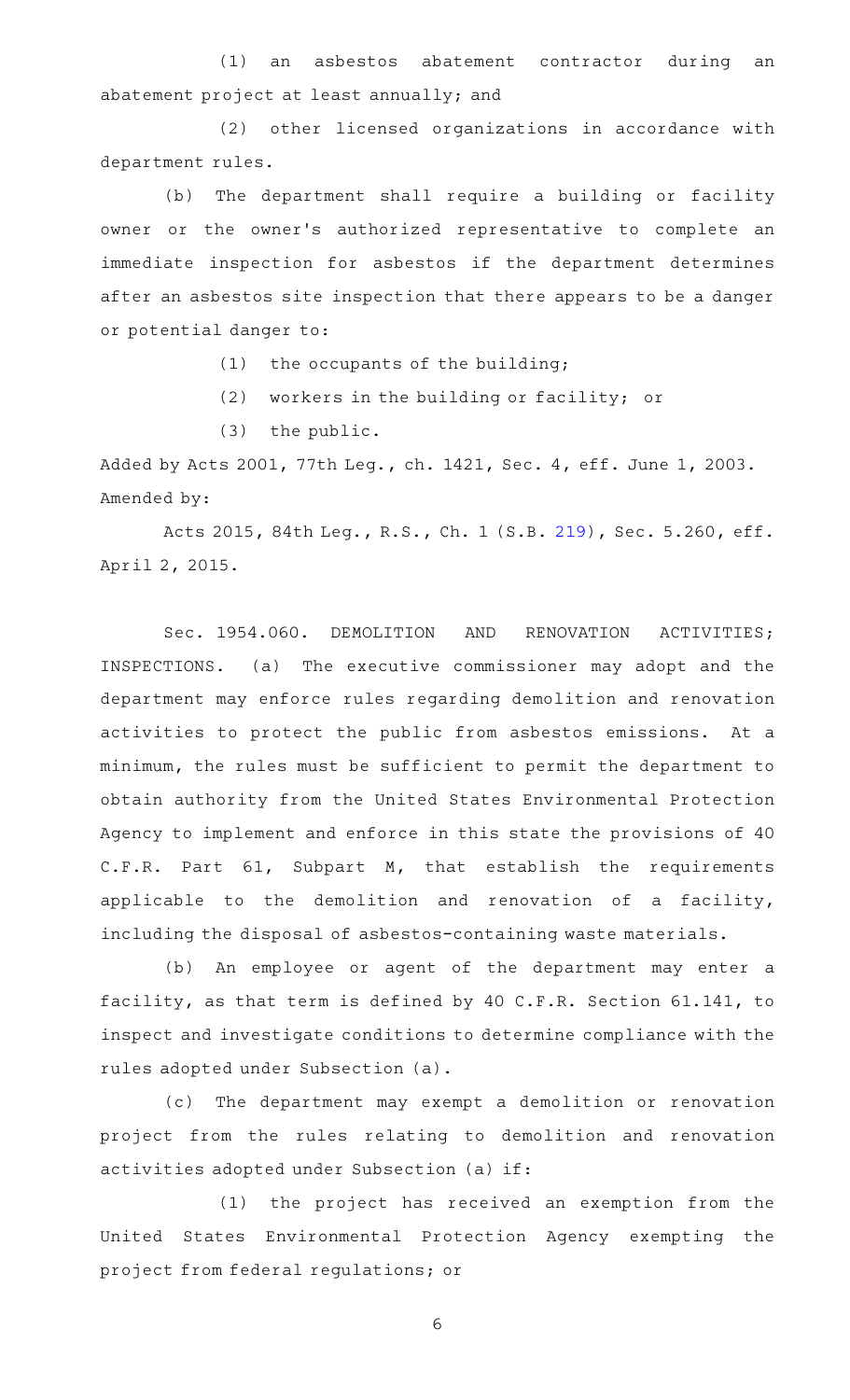$(2)$  the department determines that:

(A) the project will use methods for the abatement or removal of asbestos that provide protection for the public health and safety at least equivalent to the protection provided by the procedures required under department rule for the abatement or removal of asbestos; and

(B) the project does not violate federal law. Added by Acts 2001, 77th Leg., ch. 1421, Sec. 4, eff. June 1, 2003. Amended by Acts 2003, 78th Leg., ch. 1276, Sec. 14A.454(a), eff. Sept. 1, 2003.

Amended by:

Acts 2015, 84th Leg., R.S., Ch. 1 (S.B. [219](http://www.legis.state.tx.us/tlodocs/84R/billtext/html/SB00219F.HTM)), Sec. 5.261, eff. April 2, 2015.

Sec. 1954.061. MEMORANDUM OF UNDERSTANDING REGARDING CERTAIN SOLID WASTE FACILITIES. The executive commissioner and the Texas Commission on Environmental Quality by rule shall adopt a joint memorandum of understanding regarding the inspection of solid waste facilities that receive asbestos.

Added by Acts 2001, 77th Leg., ch. 1421, Sec. 4, eff. June 1, 2003. Amended by:

Acts 2015, 84th Leg., R.S., Ch. 1 (S.B. [219](http://www.legis.state.tx.us/tlodocs/84R/billtext/html/SB00219F.HTM)), Sec. 5.262, eff. April 2, 2015.

Sec. 1954.062. DISSEMINATION OF INFORMATION; EDUCATIONAL PROGRAMS OR EXHIBITS. (a) The department may:

(1) develop and distribute to the public information regarding asbestos;

(2) conduct educational programs regarding asbestos; and

(3) assemble or sponsor informational or educational exhibits regarding asbestos.

(b) The department may respond to a request for information or assistance relating to asbestos control and abatement from a federal facility or another facility not included within the scope of this chapter. The department may collect fees for those services in the manner provided by Subchapter D, Chapter [12,](http://www.statutes.legis.state.tx.us/GetStatute.aspx?Code=HS&Value=12) Health and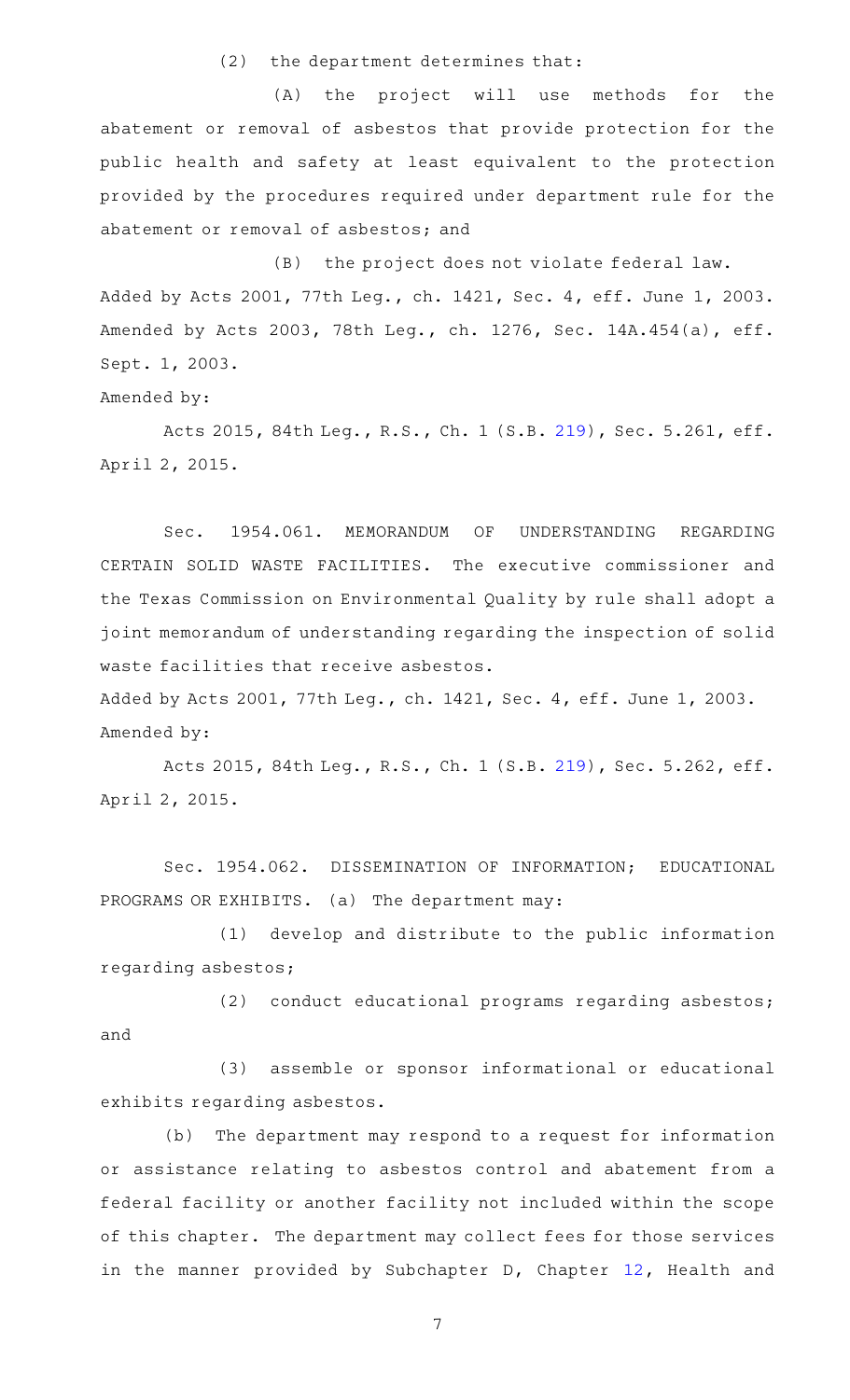Safety Code, for public health services.

Added by Acts 2001, 77th Leg., ch. 1421, Sec. 4, eff. June 1, 2003.

Sec. 1954.063. COMPLAINTS; RAPID RESPONSE TASK FORCE. (a) The department shall investigate any complaint involving the control and abatement of asbestos.

(b) The department shall maintain a rapid response task force to investigate each complaint received by the department regarding:

(1) possible health hazards to workers or the public; or

 $(2)$  contamination of the environment.

(c) The rapid response task force shall investigate a complaint not later than 48 hours after the time of the complaint to the department.

Added by Acts 2001, 77th Leg., ch. 1421, Sec. 4, eff. June 1, 2003.

SUBCHAPTER C. LICENSE AND REGISTRATION REQUIREMENTS

Sec. 1954.101. LICENSE REQUIRED FOR CERTAIN ACTIVITIES. (a) Unless a person is licensed under this chapter, the person may not:

(1) remove asbestos from or encapsulate or enclose asbestos in a public building or supervise that removal, encapsulation, or enclosure;

(2) perform or supervise maintenance, repair, installation, renovation, or cleaning that dislodges, breaks, cuts, abrades, or impinges on asbestos materials in a public building;

(3) perform an asbestos survey or inspection of a public building, including the sampling and assessment of exposure;

(4) provide plans, instructions, or schedules for the management of asbestos in a public building;

(5) provide monitoring services for airborne asbestos dust using:

(A) transmission electron microscopy;

(B) phase contrast microscopy; or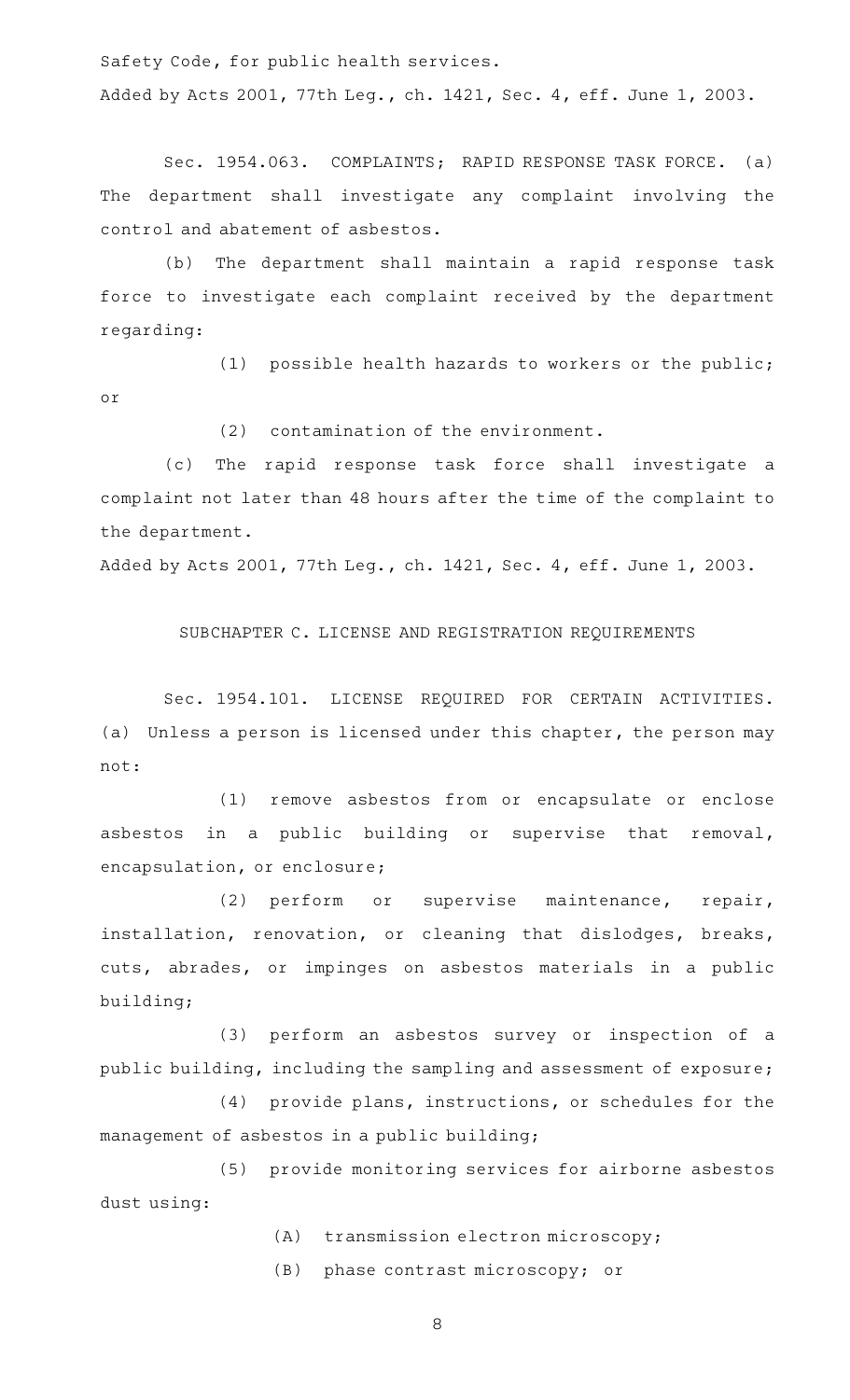(C) another analytical method approved by the department;

(6) provide an analysis of:

(A) a bulk material sample for asbestos content or asbestos concentration; or

 $(B)$  an airborne sample using:

(i) transmission electron microscopy;

(ii) phase contrast microscopy;

(iii) polarized light microscopy;

(iv) scanning electron microscopy; or

(v) another analytical method approved by

the department;

(7) design and prepare abatement project plans and specifications for asbestos abatement in a public building;

(8) handle an asbestos abatement contract on behalf of another person;

(9) transport an asbestos-containing material from a facility for disposal; or

(10) sponsor or certify an initial or refresher training course required for licensing or registration under this chapter.

(b) In accordance with a schedule established by department rules, a person may not sponsor or certify an asbestos training course required for licensing or registration under this chapter unless the person is licensed as a training sponsor.

(c) The department may waive the requirement for a license on receipt of notice of an emergency that results from a sudden unexpected event that is not a planned renovation or demolition. Added by Acts 2001, 77th Leg., ch. 1421, Sec. 4, eff. June 1, 2003. Amended by:

Acts 2015, 84th Leg., R.S., Ch. 1 (S.B. [219](http://www.legis.state.tx.us/tlodocs/84R/billtext/html/SB00219F.HTM)), Sec. 5.263, eff. April 2, 2015.

Sec. 1954.102. LICENSE CLASSIFICATIONS. (a) The executive commissioner shall determine and specify the scope, purpose, eligibility, qualifications, and compliance requirements for each class of license and any other license necessary for the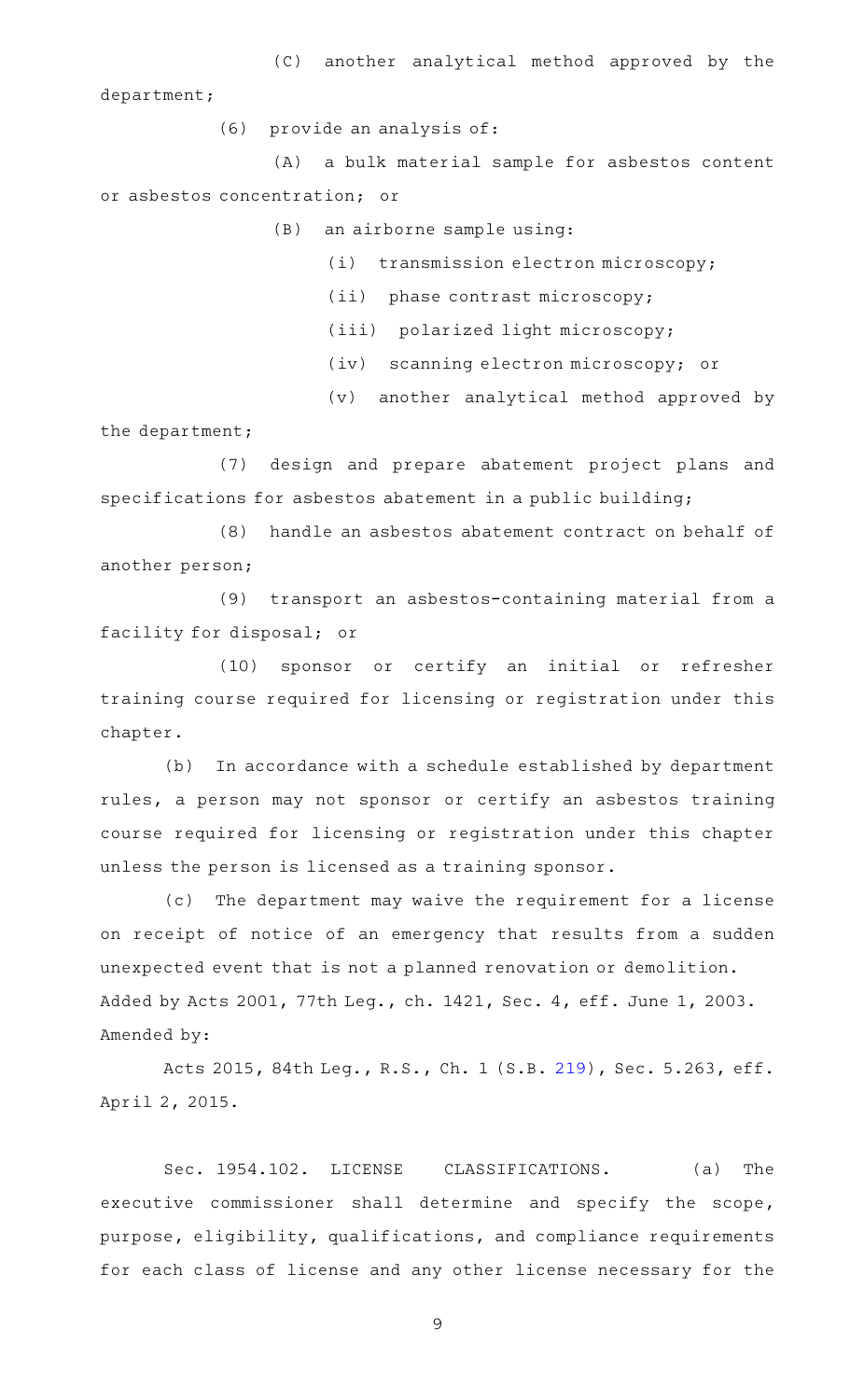executive commissioner and department to carry out their duties under this chapter.

(b) A person must be licensed as:

 $(1)$  an asbestos abatement supervisor, if the person is an individual who:

 $(A)$  supervises the removal, encapsulation, or enclosure of asbestos; and

(B) is designated as the competent person, as that term is defined by 29 C.F.R. Section 1926.1101;

(2) an asbestos abatement contractor, if the person is designated as the contractor for a project:

 $(A)$  in which asbestos abatement, encapsulation, or enclosure will be conducted; and

 $(B)$  that is not designated as a small-scale, short-duration activity;

 $(3)$  an inspector, if the person is an individual who performs an asbestos survey of a facility;

 $(4)$  a management planner, if the person develops a management plan or an inspection or survey report;

 $(5)$  an air-monitoring technician, if the person is a technician who performs air monitoring for an asbestos abatement project or related activity;

 $(6)$  a consultant, if the person designs specifications for an asbestos abatement project;

 $(7)$  a transporter, if the person engages in the transportation of asbestos-containing materials from a facility in this state; or

 $(8)$  a training sponsor, if the person sponsors or certifies an asbestos training or refresher course.

(c) A laboratory may be licensed as an asbestos laboratory only if the laboratory:

(1) is accredited by the National Voluntary Laboratory and Analytical Proficiency Accreditation or is enrolled in the EPA Proficiency Analytical Testing rounds, as appropriate; or

(2) has similar qualifications as required by the executive commissioner.

Added by Acts 2001, 77th Leg., ch. 1421, Sec. 4, eff. June 1, 2003.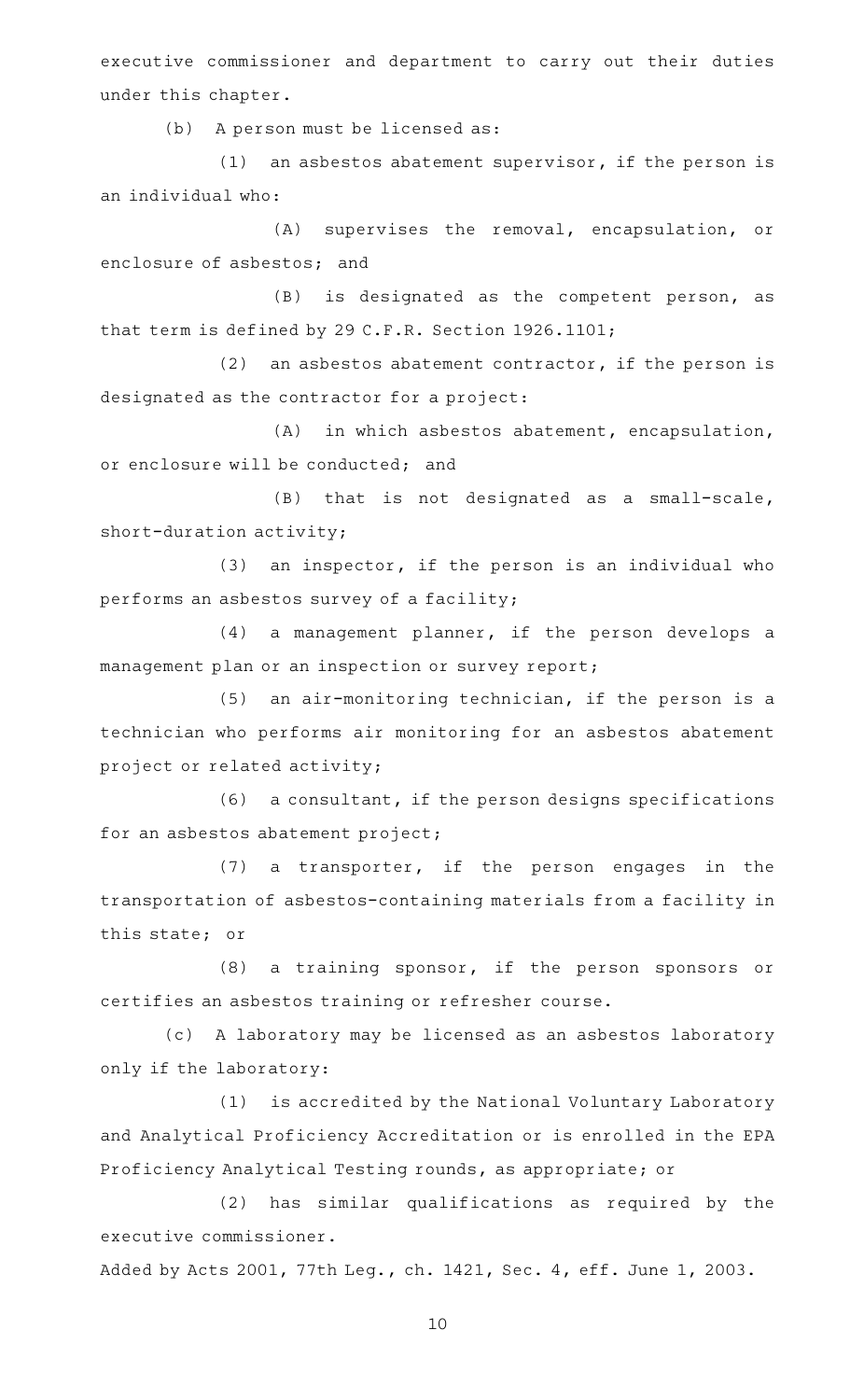Amended by:

Acts 2015, 84th Leg., R.S., Ch. 1 (S.B. [219](http://www.legis.state.tx.us/tlodocs/84R/billtext/html/SB00219F.HTM)), Sec. 5.264, eff. April 2, 2015.

Sec. 1954.103. REGISTRATION REQUIRED FOR CERTAIN ACTIVITIES. An individual must be registered as an asbestos abatement worker if the individual:

(1) removes, encapsulates, encloses, loads, or unloads asbestos in the scope of employment; or

(2) performs maintenance, repair, installation, renovation, or cleaning activities that may dislodge, break, cut, abrade, or impinge on asbestos-containing materials.

Added by Acts 2001, 77th Leg., ch. 1421, Sec. 4, eff. June 1, 2003.

Sec. 1954.104. RESILIENT FLOOR-COVERING MATERIAL. (a) For purposes of this section, "resilient floor-covering material" includes sheet vinyl flooring, resilient tile such as vinyl composition tile, asphalt tile, rubber tile, and associated adhesives.

(b) The licensing and registration requirements of this chapter do not apply to an activity that involves resilient floor-covering material if the removal of the material is performed consistently with:

(1) work practices published by the resilient floor-covering industry; or

(2) other methods determined by the commissioner to provide public health protection from asbestos exposure.

(c) A person who removes resilient floor-covering material must have completed a training course on the work practices described by Subsection (b) for a minimum of eight hours. Added by Acts 2001, 77th Leg., ch. 1421, Sec. 4, eff. June 1, 2003. Amended by Acts 2003, 78th Leg., ch. 1276, Sec. 14A.455(a), eff.

Sept. 1, 2003.

Sec. 1954.105. APPLICATION FOR LICENSE. (a) An applicant for a license to engage in asbestos abatement or in another asbestos-related activity for which a license is required under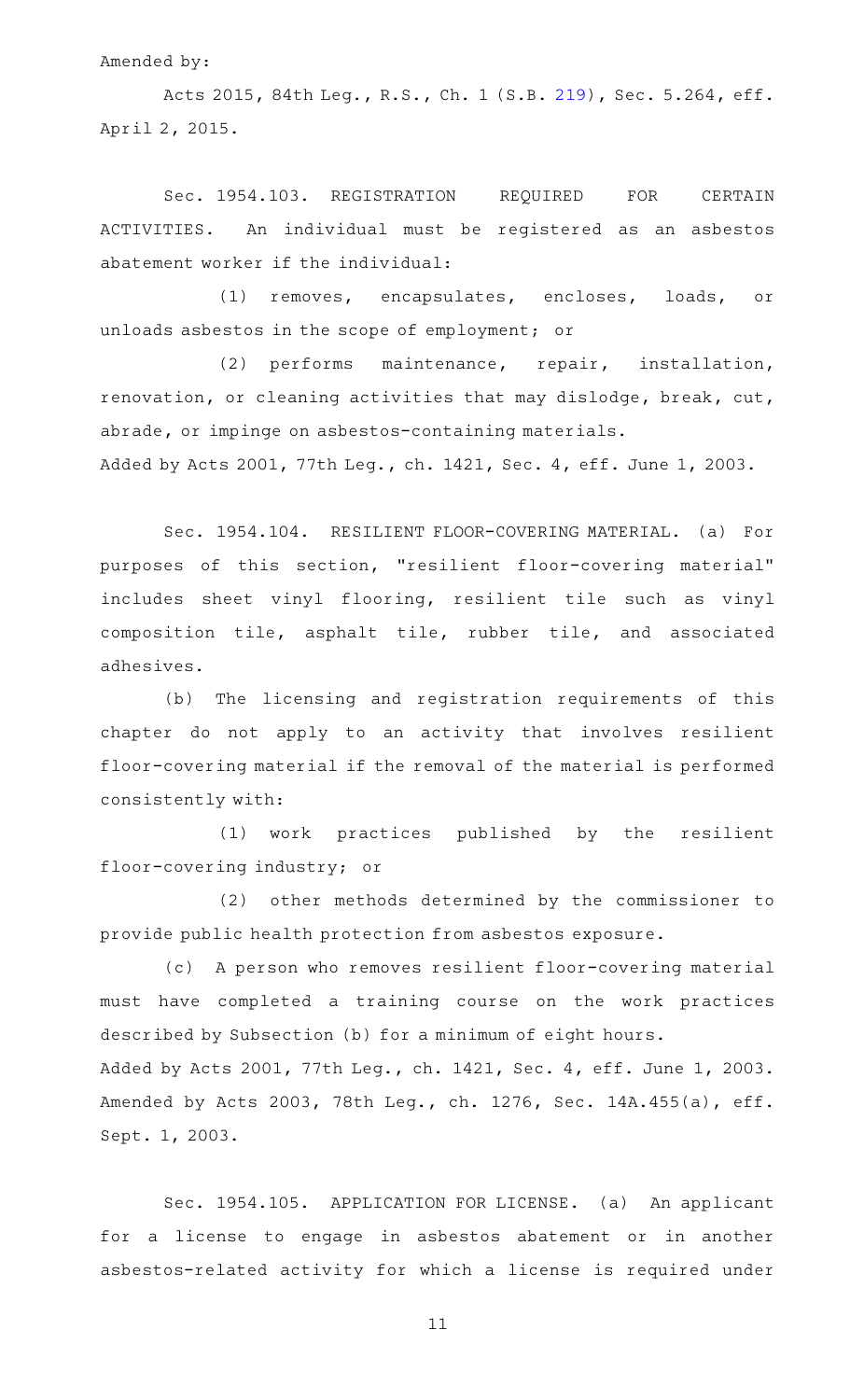this chapter must:

(1) submit an application to the department on a form prescribed by the department; and

(2) pay to the department a nonrefundable application fee in the amount set by the executive commissioner by rule.

(b) An application for a license must be signed by the applicant and must include, as applicable:

 $(1)$  the applicant's business name and address;

(2) a written respiratory protection plan;

(3) a list of the asbestos-related activities that the applicant has performed during the preceding 12 months; and

(4) additional information the department requires.

(c) To be issued a license, an applicant must also provide to the department, as applicable:

(1) a certificate of good standing issued by the secretary of state, if the applicant is a corporation or other business entity;

(2) a certificate from the secretary of state authorizing the applicant to conduct business in this state, if the applicant is a foreign corporation;

 $(3)$  a state sales tax number; and

 $(4)$  a certificate of insurance, issued for the purpose of licensing under this chapter, that demonstrates:

(A) asbestos abatement liability coverage for an asbestos abatement contractor performing work for hire;

(B) professional liability insurance coverage for errors and omissions for a consultant, inspector, or asbestos laboratory performing work for hire;

(C) liability insurance to transport for hire asbestos-containing materials for purposes of disposal; and

(D) if workers' compensation insurance is required by the owner of the public building or by the specifications for the asbestos-related activity, either:

(i) proof of workers' compensation insurance issued by a company licensed to issue workers' compensation insurance in this state and written in this state on the Texas form; or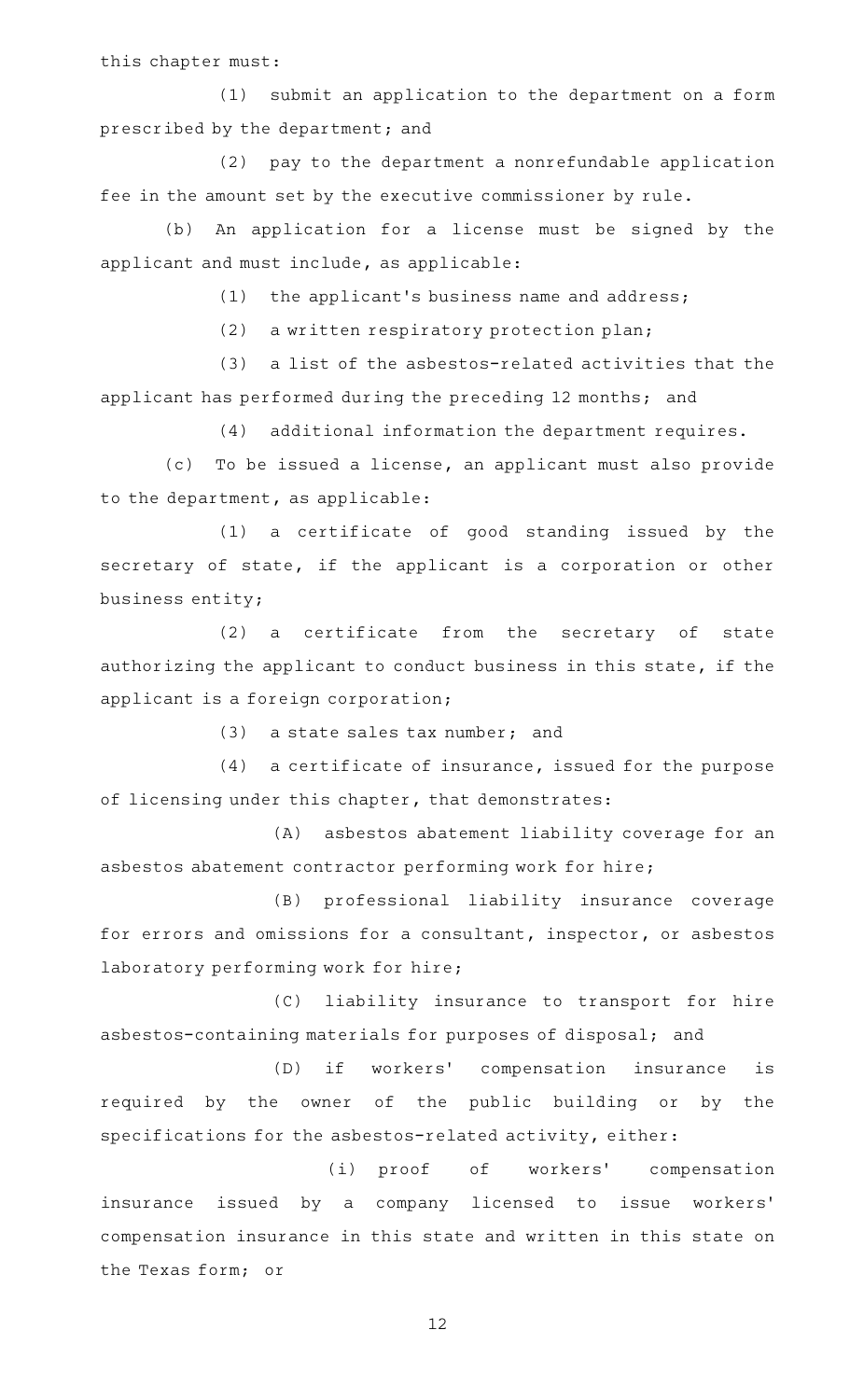## (ii) evidence of self-insurance.

Added by Acts 2001, 77th Leg., ch. 1421, Sec. 4, eff. June 1, 2003. Amended by:

Acts 2015, 84th Leg., R.S., Ch. 1 (S.B. [219](http://www.legis.state.tx.us/tlodocs/84R/billtext/html/SB00219F.HTM)), Sec. 5.265, eff. April 2, 2015.

Sec. 1954.106. ELIGIBILITY FOR LICENSE. (a) To qualify for a license under this chapter, an applicant must meet the requirements of this section and any other requirements established by the executive commissioner, including asbestos-related education or experience requirements.

(b) A person engaged in removing, encapsulating, or enclosing asbestos must demonstrate to the department that the person:

(1) completed in the preceding 12 months:

(A) a thorough and detailed training course on asbestos removal, encapsulation, and enclosure approved by the United States Environmental Protection Agency or the department; and

(B) a physical examination that meets the requirements stated in the asbestos regulations of the United States Environmental Protection Agency or the United States Occupational Safety and Health Administration;

(2) is capable of complying with all applicable standards of the department, the United States Environmental Protection Agency, the United States Occupational Safety and Health Administration, and any other state or federal agency authorized to regulate activities affecting the control and abatement of asbestos; and

(3) has access to at least one appropriate disposal site for deposit of any asbestos waste the person generates during the term of the license.

Added by Acts 2001, 77th Leg., ch. 1421, Sec. 4, eff. June 1, 2003. Amended by:

Acts 2015, 84th Leg., R.S., Ch. 1 (S.B. [219](http://www.legis.state.tx.us/tlodocs/84R/billtext/html/SB00219F.HTM)), Sec. 5.266, eff. April 2, 2015.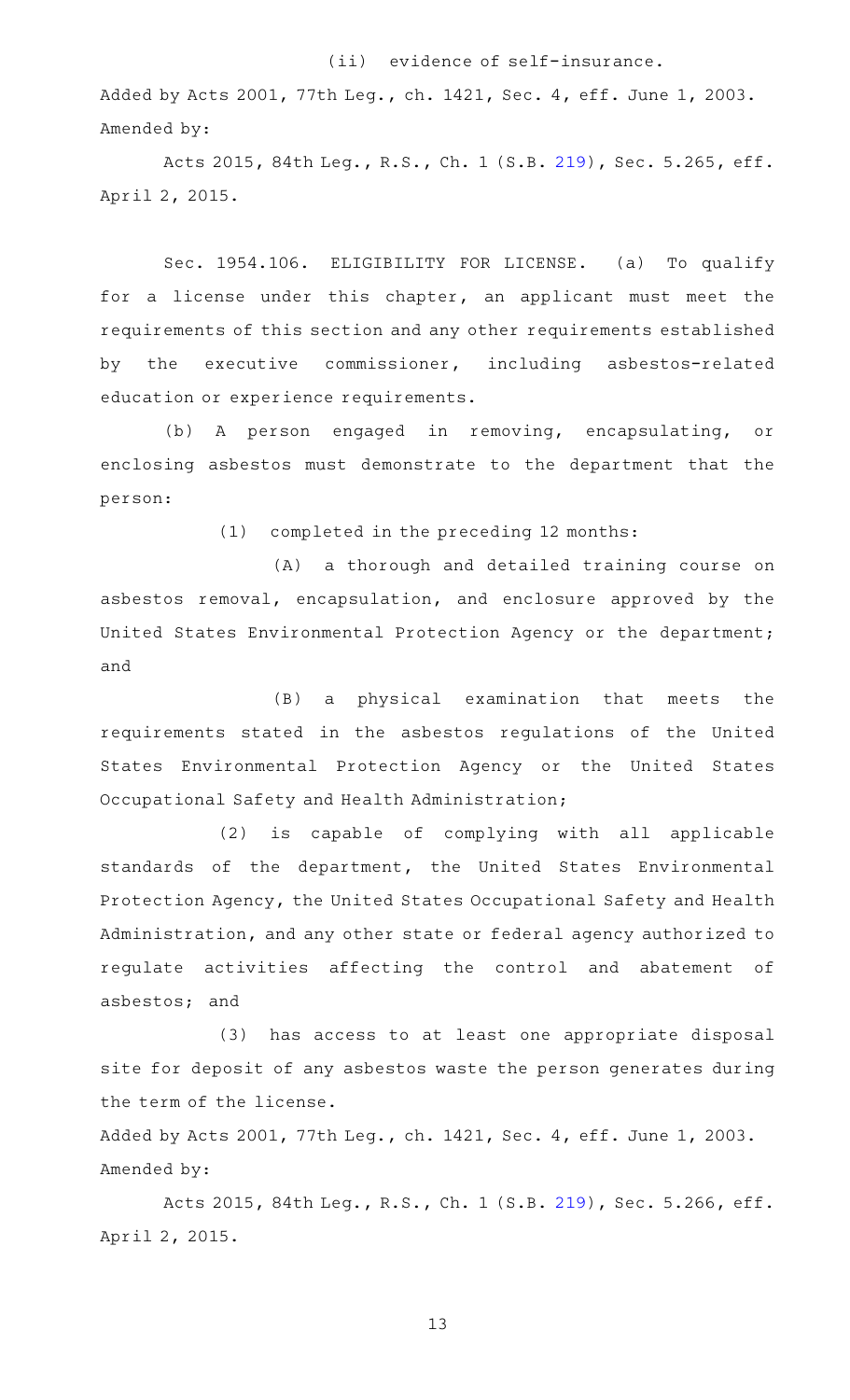Sec. 1954.107. RESTRICTED LICENSE FOR CERTAIN APPLICANTS. (a) An individual may apply for a restricted license as an asbestos abatement supervisor without the experience the executive commissioner by rule may require to be licensed as an asbestos abatement supervisor if the individual:

 $(1)$  is an employee of a building owner or manager; and

(2) meets all other qualifications or requirements for a license.

(b) The authority granted by a license issued under this section is restricted to supervising those practices and procedures described by 40 C.F. R. Part 763, Subpart E, Appendix B, relating to small-scale, short-duration operations, maintenance, and repair activities involving asbestos-containing materials, for buildings under the control of the license holder 's employer. Added by Acts 2001, 77th Leg., ch. 1421, Sec. 4, eff. June 1, 2003.

Amended by:

Acts 2015, 84th Leg., R.S., Ch. 1 (S.B. [219](http://www.legis.state.tx.us/tlodocs/84R/billtext/html/SB00219F.HTM)), Sec. 5.267, eff. April 2, 2015.

Sec. 1954.108. APPLICATION FOR REGISTRATION OR RENEWAL; ELIGIBILITY. (a) An application for registration or the renewal of registration as an asbestos abatement worker must be made on a form provided by the department. An application for registration must be accompanied by a nonrefundable fee set by the executive commissioner by rule.

(b) The executive commissioner shall determine the criteria for registration or the renewal of registration as an asbestos abatement worker.

(c) A physical examination for an asbestos abatement worker must be conducted in accordance with the physical examination requirements described by Section [1954.106\(](http://www.statutes.legis.state.tx.us/GetStatute.aspx?Code=OC&Value=1954.106)b)(1)(B). Added by Acts 2001, 77th Leg., ch. 1421, Sec. 4, eff. June 1, 2003.

Amended by:

Acts 2015, 84th Leg., R.S., Ch. 1 (S.B. [219](http://www.legis.state.tx.us/tlodocs/84R/billtext/html/SB00219F.HTM)), Sec. 5.268, eff. April 2, 2015.

Sec. 1954.109. EXAMINATIONS. The executive commissioner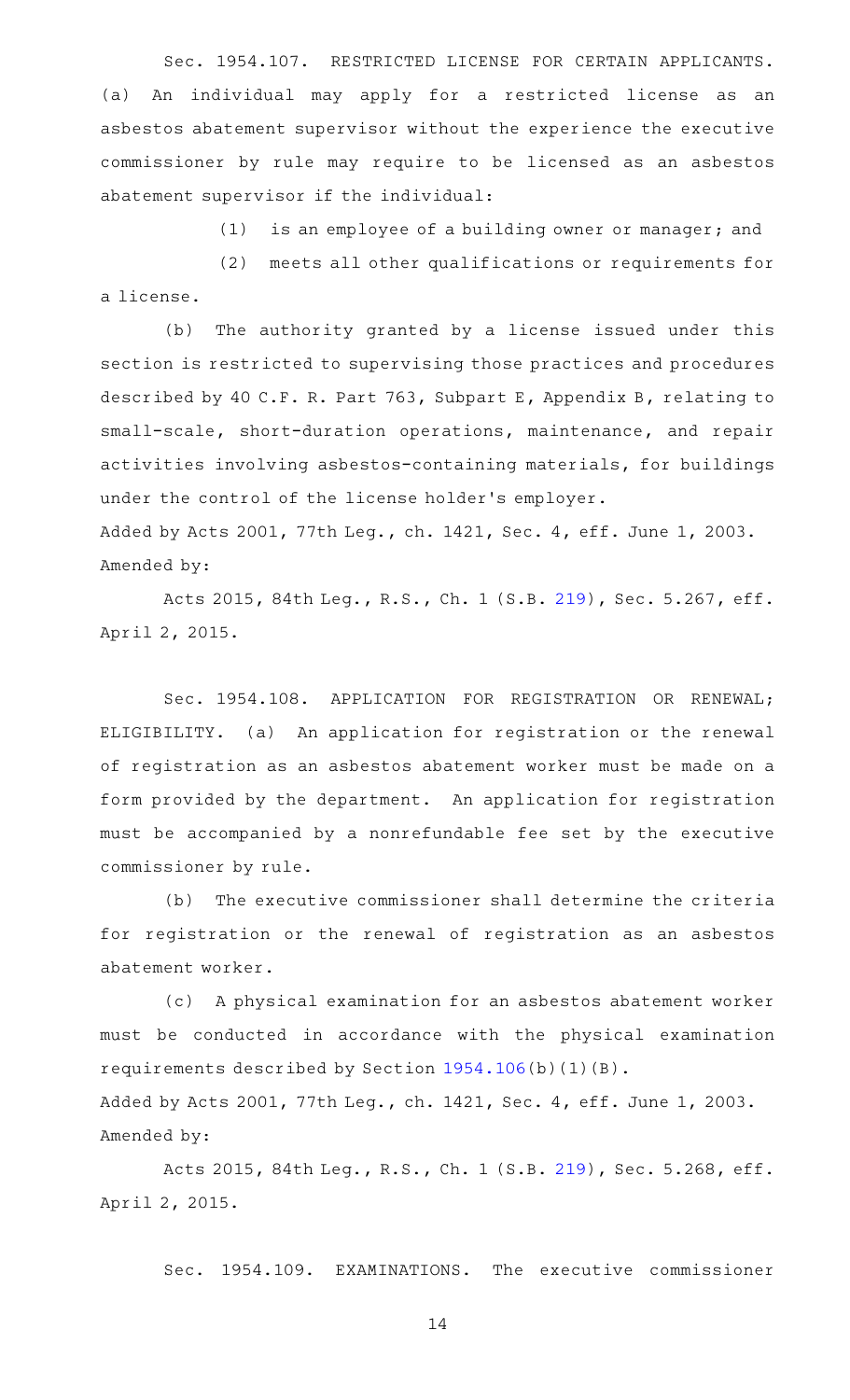may:

(1) require or authorize the use of standardized examinations for licensing or registration under this chapter; and

(2) set fees for the administration of the examinations.

Added by Acts 2001, 77th Leg., ch. 1421, Sec. 4, eff. June 1, 2003. Amended by:

Acts 2015, 84th Leg., R.S., Ch. 1 (S.B. [219](http://www.legis.state.tx.us/tlodocs/84R/billtext/html/SB00219F.HTM)), Sec. 5.269, eff. April 2, 2015.

Sec. 1954.110. EXAMINATION RESULTS. (a) The department shall notify each person who takes a licensing or registration examination under this chapter of the results of the examination not later than the 30th day after the date the examination is administered. If an examination is graded or reviewed by a testing service, the department shall notify the person of the results of the examination not later than the 14th day after the date the department receives the results from the testing service.

(b) If the notice of the results of an examination graded or reviewed by a testing service will be delayed for more than 90 days after the examination date, the department shall notify the person of the reason for the delay before the 90th day.

(c) The department may require a testing service to notify a person of the results of the person 's examination.

(d) If requested in writing by a person who fails a licensing or registration examination, the department shall provide to the person an analysis of the person 's performance on the examination.

Added by Acts 2001, 77th Leg., ch. 1421, Sec. 4, eff. June 1, 2003.

Sec. 1954.111. TERMS OF LICENSE OR REGISTRATION; NONASSIGNABILITY. (a) The terms of a license or registration are subject to amendment or modification by a rule adopted or order issued under this chapter.

(b) A license or registration may not be assigned to another person.

Added by Acts 2001, 77th Leg., ch. 1421, Sec. 4, eff. June 1, 2003.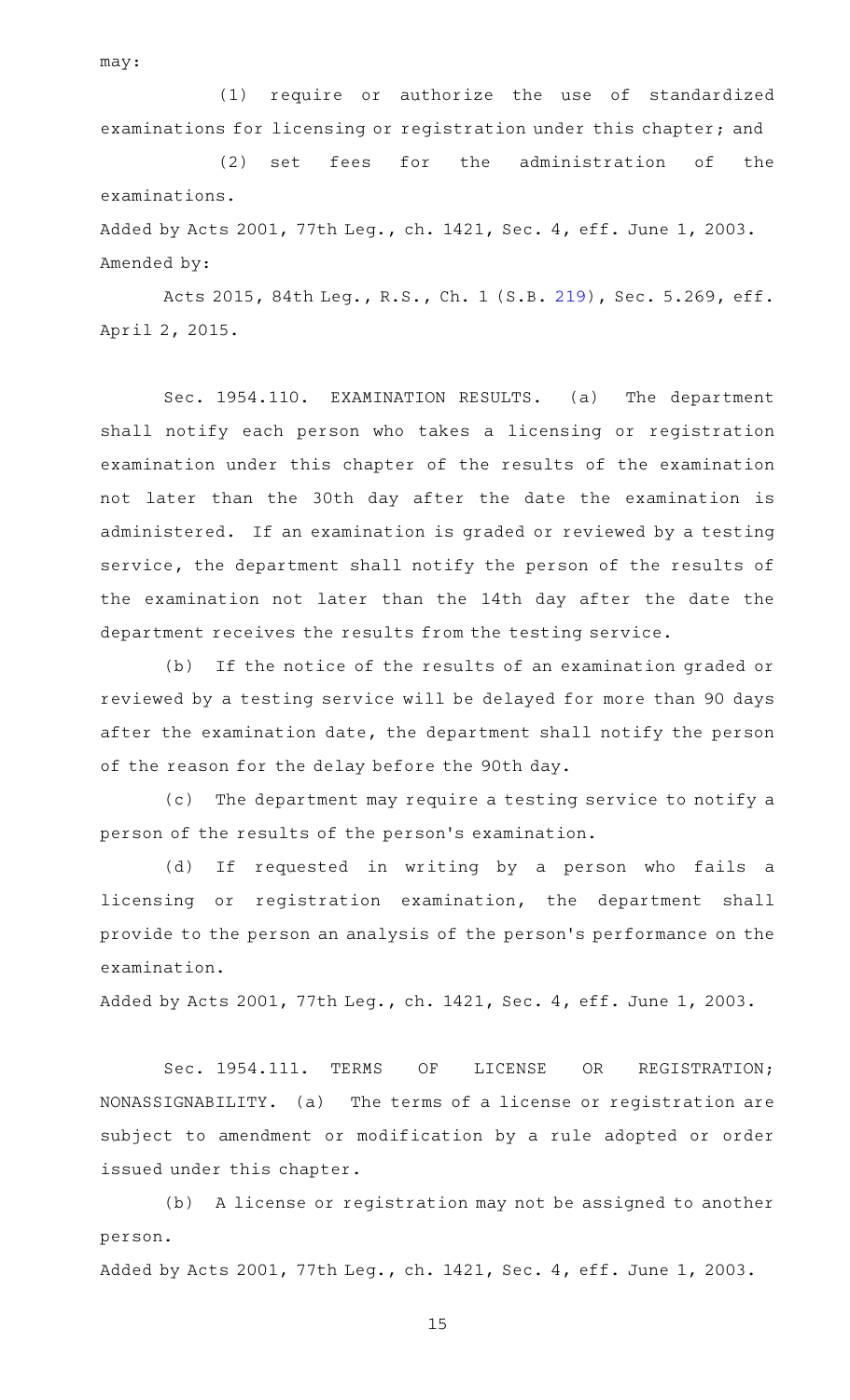Sec. 1954.112. REPLACEMENT LICENSE. A license holder may request a replacement license certificate by completing an appropriate application.

Added by Acts 2001, 77th Leg., ch. 1421, Sec. 4, eff. June 1, 2003.

## SUBCHAPTER D. PROVISIONAL LICENSE OR REGISTRATION

Sec. 1954.151. PROVISIONAL LICENSE OR REGISTRATION. (a) The department may grant a provisional license or registration to an applicant for a license or registration in this state who:

(1) has been licensed or registered in good standing to perform the relevant asbestos-related activity for at least two years in another jurisdiction, including a foreign country, that has licensing or registration requirements substantially equivalent to the requirements of this chapter;

(2) is currently licensed or registered in that jurisdiction;

(3) has passed a national or other examination recognized by the executive commissioner relating to the relevant asbestos-related activity, if the executive commissioner requires an examination under Section [1954.109](http://www.statutes.legis.state.tx.us/GetStatute.aspx?Code=OC&Value=1954.109) to obtain the license or registration required to perform that activity; and

 $(4)$  is sponsored by a person licensed under this chapter with whom the provisional license or registration holder will practice during the time the person holds the provisional license or registration.

(b) The department may waive the requirement of Subsection (a)(4) if the department determines that compliance with the requirement would be a hardship to the applicant.

Added by Acts 2001, 77th Leg., ch. 1421, Sec. 4, eff. June 1, 2003. Amended by:

Acts 2015, 84th Leg., R.S., Ch. 1 (S.B. [219](http://www.legis.state.tx.us/tlodocs/84R/billtext/html/SB00219F.HTM)), Sec. 5.270, eff. April 2, 2015.

Sec. 1954.152. TERM OF LICENSE OR REGISTRATION. A provisional license or registration is valid until the date the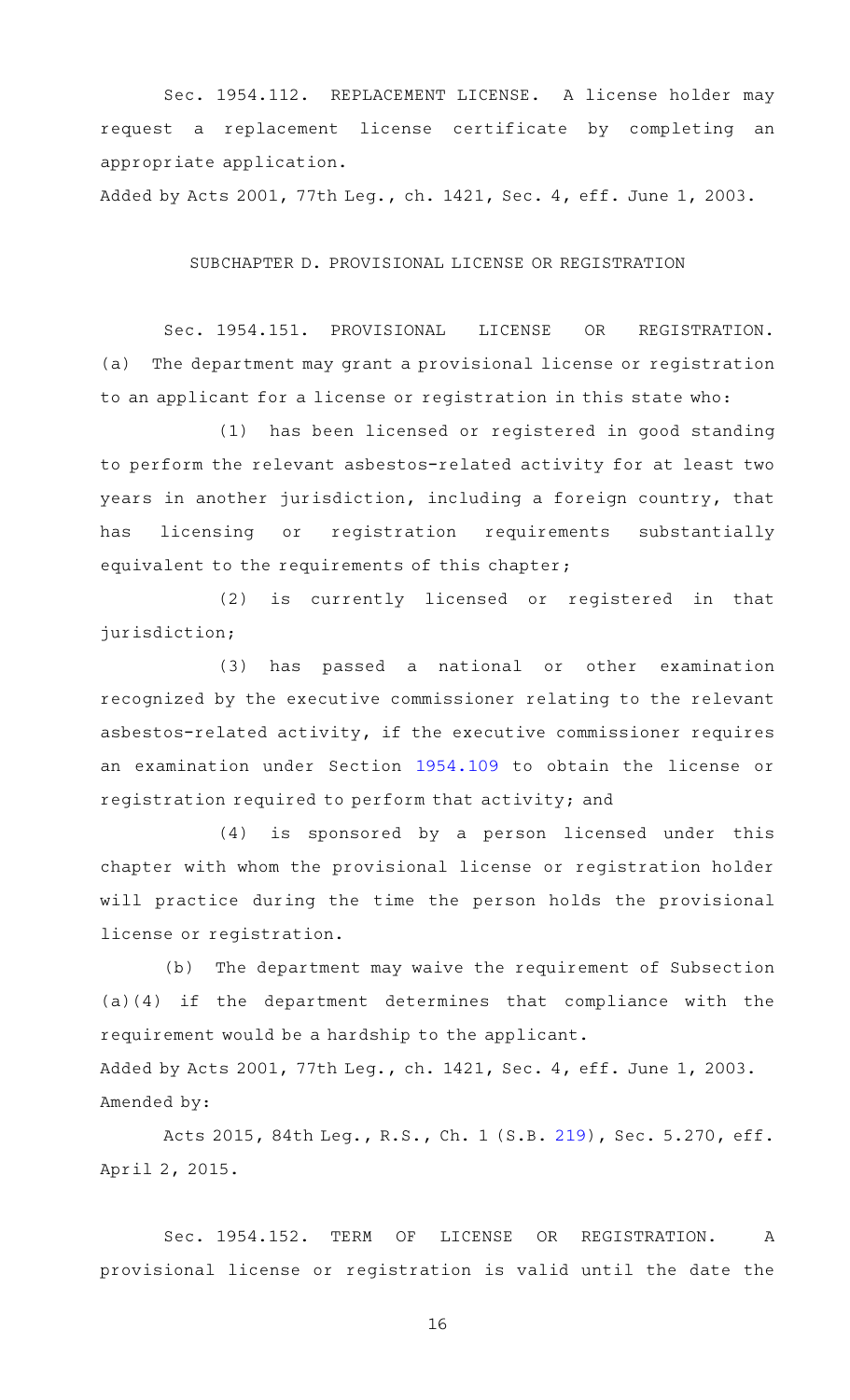department approves or denies the provisional license or registration holder 's application for a license or registration under Subchapter C.

Added by Acts 2001, 77th Leg., ch. 1421, Sec. 4, eff. June 1, 2003.

Sec. 1954.153. ELIGIBILITY FOR LICENSE OR REGISTRATION. The department shall issue a license or registration under Subchapter C to a provisional license or registration holder who is eligible to be licensed or registered under rules adopted under Section [1954.055](http://www.statutes.legis.state.tx.us/GetStatute.aspx?Code=OC&Value=1954.055) or who:

(1) passes the part of the examination under Section [1954.109](http://www.statutes.legis.state.tx.us/GetStatute.aspx?Code=OC&Value=1954.109) that relates to the applicant 's knowledge and understanding of the laws and rules relating to the performance of the relevant asbestos-related activity in this state, if the executive commissioner requires an examination under Section [1954.109](http://www.statutes.legis.state.tx.us/GetStatute.aspx?Code=OC&Value=1954.109) to obtain the license or registration required to perform that activity;

(2) meets the relevant academic and experience requirements for the license or registration, as verified by the department; and

(3) satisfies any other applicable license or registration requirement under this chapter. Added by Acts 2001, 77th Leg., ch. 1421, Sec. 4, eff. June 1, 2003. Amended by:

Acts 2015, 84th Leg., R.S., Ch. 1 (S.B. [219](http://www.legis.state.tx.us/tlodocs/84R/billtext/html/SB00219F.HTM)), Sec. 5.271, eff. April 2, 2015.

Sec. 1954.154. DECISION ON APPLICATION. (a) The department shall approve or deny a provisional license or registration holder 's application for a license or registration not later than the 180th day after the date the provisional license or registration is issued.

(b) The department may extend the 180-day period if the department has not received the results of an examination before the end of that period.

Added by Acts 2001, 77th Leg., ch. 1421, Sec. 4, eff. June 1, 2003.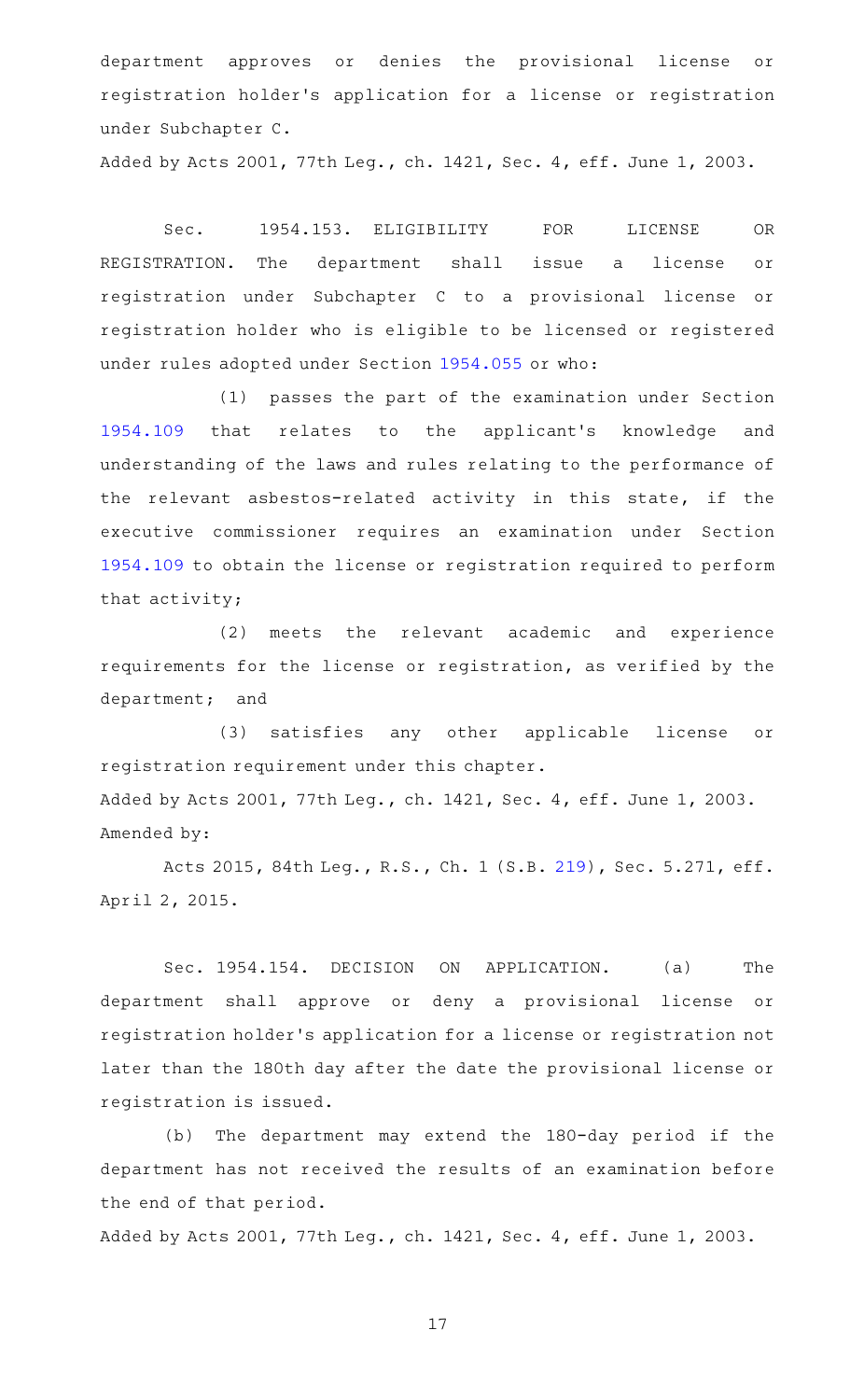Sec. 1954.201. LICENSE EXPIRATION AND RENEWAL. (a) A license issued under this chapter expires on the second anniversary of its effective date and may be renewed as provided by this subchapter. A person whose license has expired may not engage in an activity for which a license is required until the license is renewed.

(b) The executive commissioner by rule may adopt a system under which licenses expire on various dates during the year. For a year in which the license expiration date is changed, the department shall prorate license fees on a monthly basis so that each license holder pays only that portion of the license fee that is allocable to the number of months during which the license is valid. On renewal of the license on the new expiration date, the total renewal fee is payable.

Added by Acts 2001, 77th Leg., ch. 1421, Sec. 4, eff. June 1, 2003. Amended by:

Acts 2015, 84th Leg., R.S., Ch. 1 (S.B. [219](http://www.legis.state.tx.us/tlodocs/84R/billtext/html/SB00219F.HTM)), Sec. 5.272, eff. April 2, 2015.

Sec. 1954.202. NOTICE OF LICENSE EXPIRATION. At least one month before a license issued under this chapter expires, the department shall send by first-class mail to the license holder at the license holder 's last known address a notice that states:

 $(1)$  the date on which the license expires;

 $(2)$  the date by which the renewal application must be received by the department for the renewal to be issued and mailed before the license expires; and

 $(3)$  the amount of the renewal fee. Added by Acts 2001, 77th Leg., ch. 1421, Sec. 4, eff. June 1, 2003.

Sec. 1954.203. PROCEDURE FOR LICENSE RENEWAL. (a) A person may renew an unexpired license for an additional two-year term if the person:

 $(1)$  is otherwise entitled to be licensed;

(2) submits to the department a renewal application on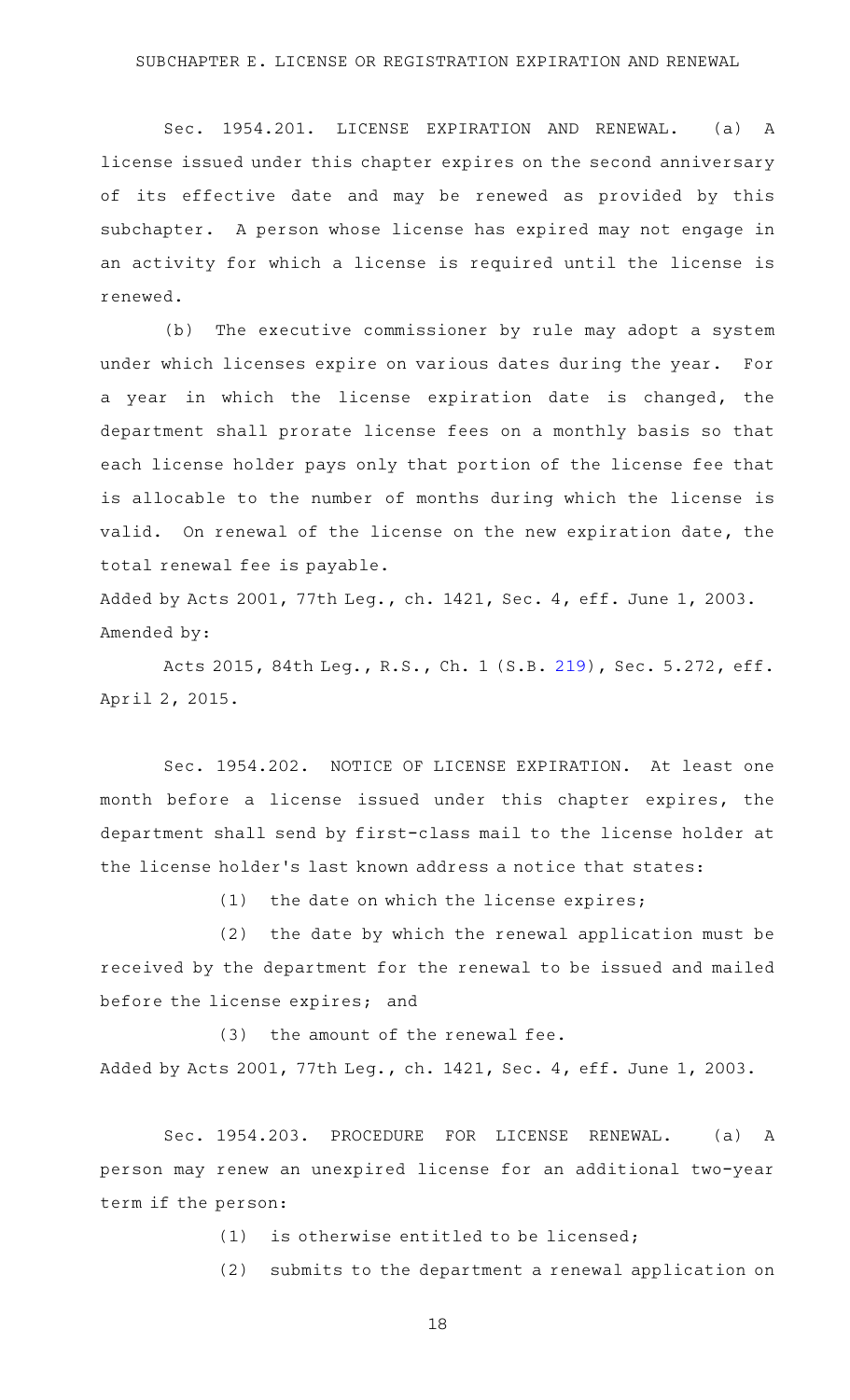the form required by the department;

(3) pays to the department a nonrefundable renewal fee;

(4) has successfully completed:

 $(A)$  the requirements for renewal; and

(B) a current physical examination; and

(5) has complied with any final order resulting from a violation of this chapter.

(b) A person whose license has been expired for 90 days or less may renew the license by paying to the department a renewal fee that is equal to 1-1/2 times the normally required renewal fee.

(c) A person whose license has been expired for more than 90 days but less than one year may renew the license by paying to the department a renewal fee that is equal to two times the normally required renewal fee.

(d) A person whose license has been expired for one year or more may not renew the license. The person may obtain a new license by complying with the requirements and procedures, including any examination requirements, for obtaining an original license. Added by Acts 2001, 77th Leg., ch. 1421, Sec. 4, eff. June 1, 2003. Amended by:

Acts 2015, 84th Leg., R.S., Ch. 1 (S.B. [219](http://www.legis.state.tx.us/tlodocs/84R/billtext/html/SB00219F.HTM)), Sec. 5.273, eff. April 2, 2015.

Sec. 1954.204. RENEWAL OF EXPIRED LICENSE BY OUT-OF-STATE PRACTITIONER. (a) The department may renew without reexamination an expired license of a person who was licensed in this state, moved to another state, and is currently licensed and has been in practice in the other state for the two years preceding the date of application.

(b) The person must pay to the department a fee that is equal to two times the normally required renewal fee for the license. Added by Acts 2001, 77th Leg., ch. 1421, Sec. 4, eff. June 1, 2003.

Sec. 1954.205. TERM OF REGISTRATION; PROCEDURE FOR REGISTRATION RENEWAL. (a) The executive commissioner shall set the term of registration of an asbestos abatement worker.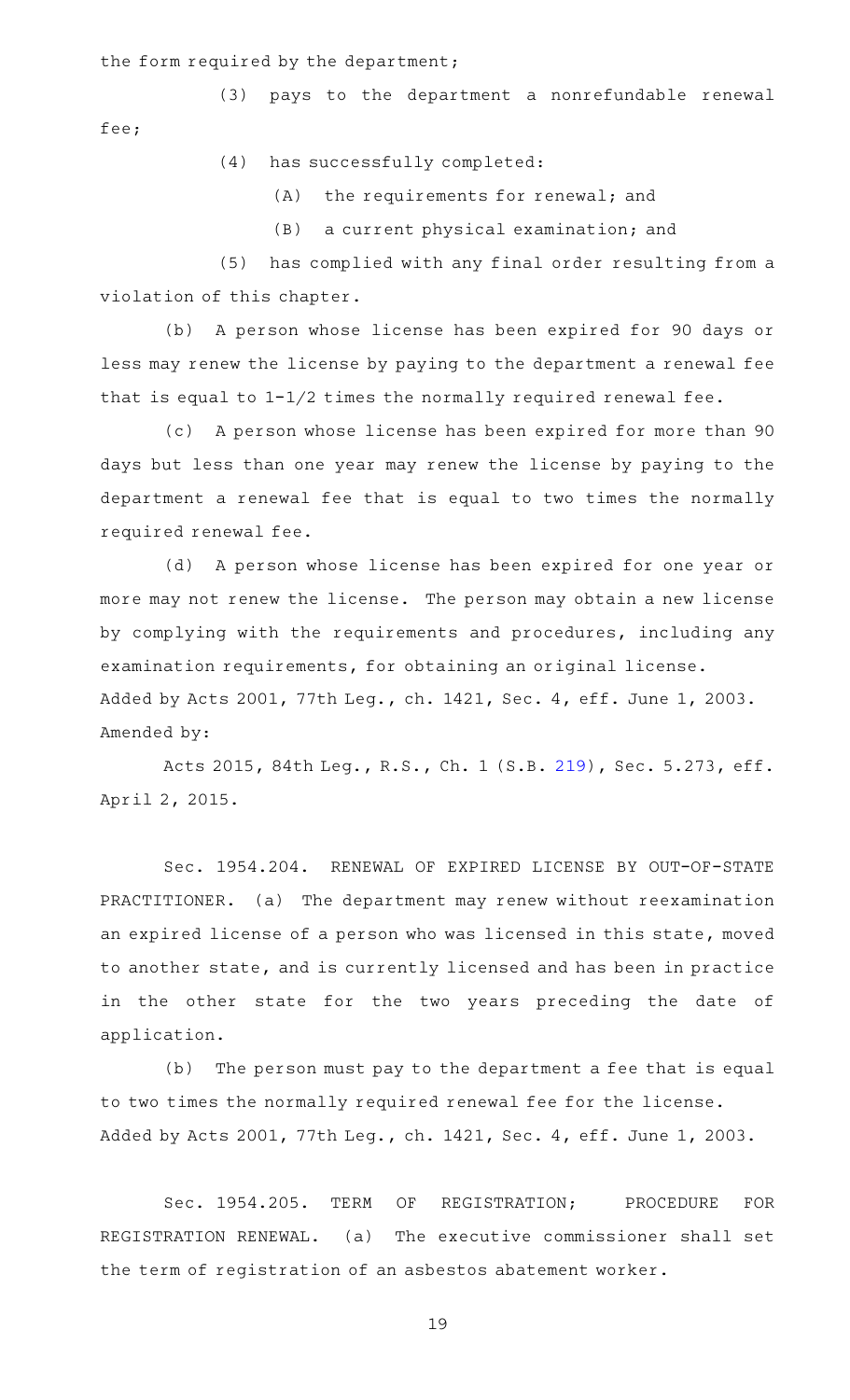(b) The procedures provided by this subchapter for the renewal of a license apply to the renewal of an asbestos abatement worker registration.

(c) An asbestos abatement worker who is required to complete periodic retraining must submit evidence of that retraining with the worker 's application for renewal.

Added by Acts 2001, 77th Leg., ch. 1421, Sec. 4, eff. June 1, 2003. Amended by:

Acts 2015, 84th Leg., R.S., Ch. 1 (S.B. [219](http://www.legis.state.tx.us/tlodocs/84R/billtext/html/SB00219F.HTM)), Sec. 5.274, eff. April 2, 2015.

SUBCHAPTER F. PRACTICE BY HOLDER OF LICENSE OR REGISTRATION

Sec. 1954.251. RECORDS. (a) A license holder shall keep an appropriate record of each asbestos-related activity the license holder performs in a public building. The record must include, as applicable:

(1) the name and address of each individual who supervised the asbestos-related activity;

 $(2)$  the location and a description of the project and the approximate amount of asbestos material that was removed or encapsulated;

(3) the date on which the asbestos-related activity began and the date on which it was completed;

(4) a summary of the procedures used to comply with all applicable standards;

(5) the name and address of each disposal site where the asbestos-containing waste was deposited; and

(6) any other information the department requires.

(b) The license holder shall keep the records required by this section for at least 30 years, or as long as required by federal law or regulation.

(c) The license holder shall make the records available to the department at any reasonable time. Added by Acts 2001, 77th Leg., ch. 1421, Sec. 4, eff. June 1, 2003.

Sec. 1954.252. NOTICE OF ASBESTOS REMOVAL, ENCAPSULATION,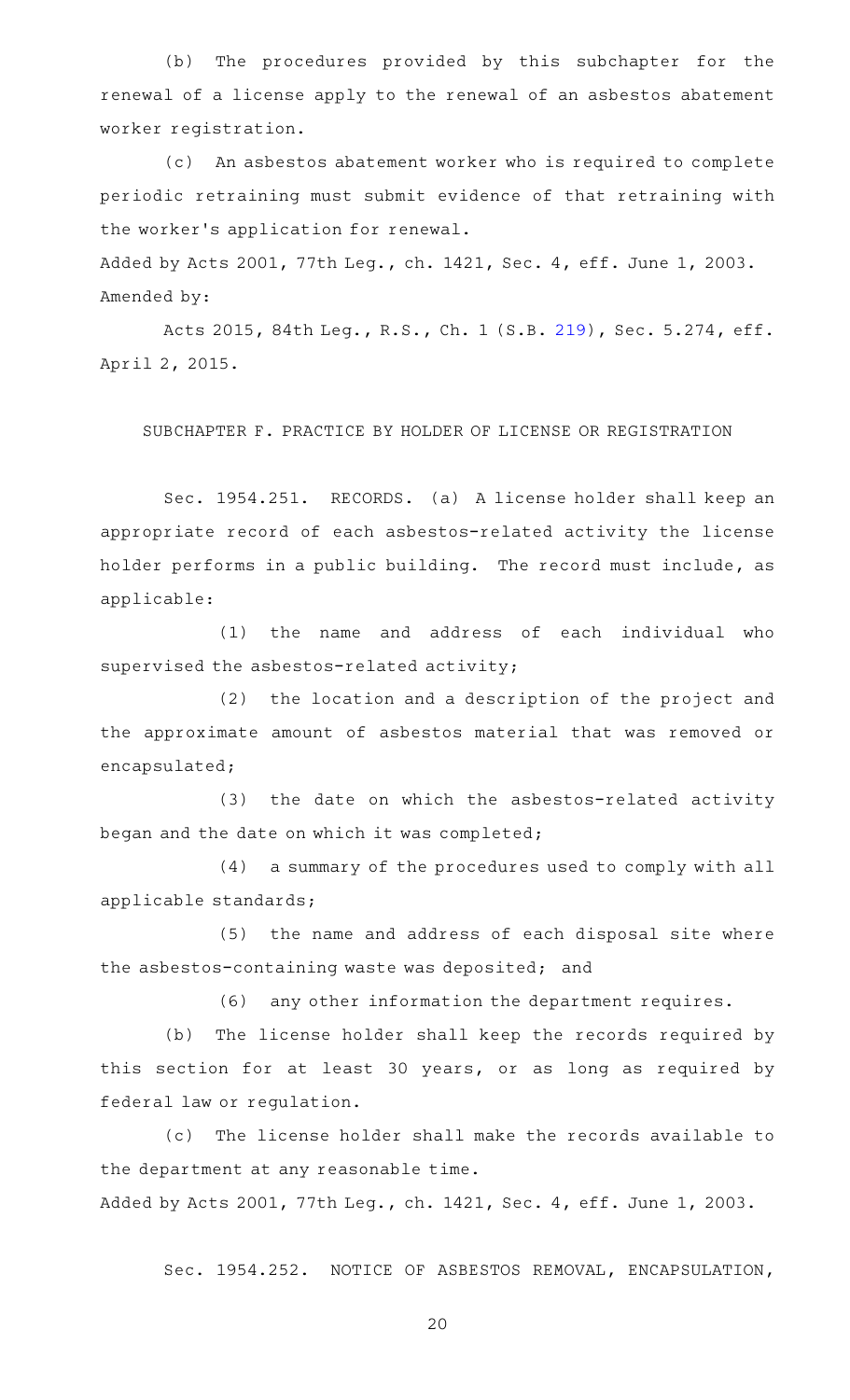OR ENCLOSURE. (a) A person engaged in removing asbestos from or encapsulating or enclosing asbestos in a public building shall notify the department in writing at least 10 days before the date the person begins the removal, encapsulation, or enclosure project according to applicable laws.

(b) Notwithstanding Subsection (a), a person may give the required notice orally if the removal, encapsulation, or enclosure project is of an emergency nature.

Added by Acts 2001, 77th Leg., ch. 1421, Sec. 4, eff. June 1, 2003.

Sec. 1954.253. SUPERVISION BY ASBESTOS ABATEMENT SUPERVISOR. The removal of asbestos from or the encapsulation or enclosure of asbestos in a public building must be supervised by an individual licensed as an asbestos abatement supervisor. Added by Acts 2001, 77th Leg., ch. 1421, Sec. 4, eff. June 1, 2003.

Sec. 1954.254. CONFLICT OF INTEREST FOR CERTAIN LICENSE HOLDERS. A person licensed under this chapter to perform asbestos inspections or surveys, write management plans, or design abatement specifications for an asbestos abatement project may also engage in the removal of asbestos from the building or facility at which an asbestos abatement project takes place only if the person is retained to remove the asbestos by a municipality. Added by Acts 2001, 77th Leg., ch. 1421, Sec. 4, eff. June 1, 2003.

Sec. 1954.255. CONFLICT OF INTEREST FOR INDEPENDENT THIRD-PARTY MONITOR. (a) In this section, "independent third-party monitor" means a person retained to collect area air samples for analysis by and for the owner of the building or facility being abated.

(b) An independent third-party monitor may not be employed by the asbestos abatement contractor to analyze an area sample collected during the abatement project.

Added by Acts 2001, 77th Leg., ch. 1421, Sec. 4, eff. June 1, 2003.

Sec. 1954.256. APPROVAL OF ASBESTOS TRAINING; RECORD OF ATTENDEES. (a) The executive commissioner shall adopt an asbestos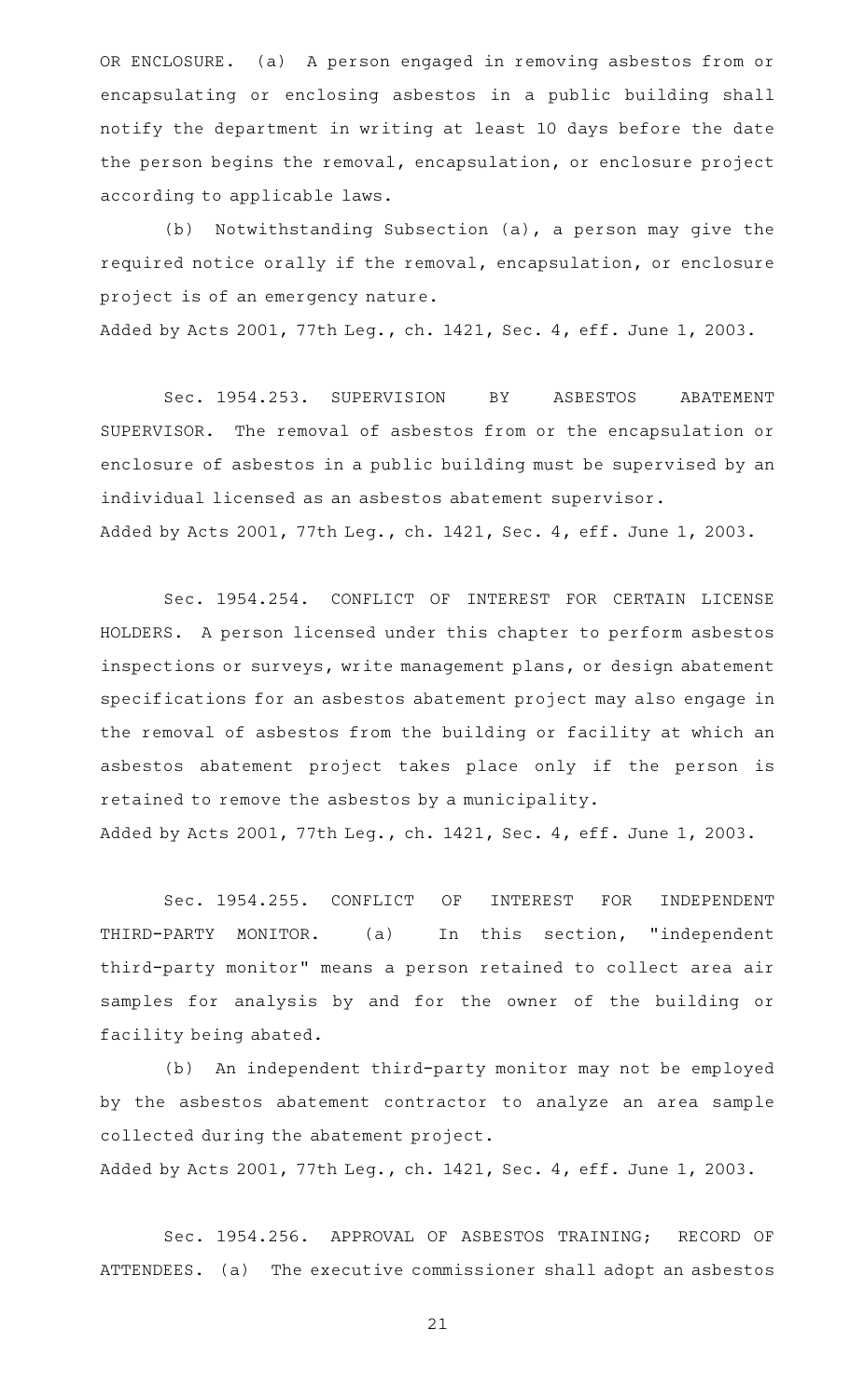training approval plan to approve the training required for a person to be licensed or registered under this chapter. In adopting the plan, the executive commissioner shall adopt by reference the Model Accreditation Plan developed by the United States Environmental Protection Agency.

(b) The executive commissioner may establish other requirements or change the number, design, or content of the plan adopted under Subsection (a) as the executive commissioner determines desirable, provided that the plan is at least as comprehensive and stringent as the Model Accreditation Plan.

(c)AAA licensed training sponsor may sponsor an asbestos training course only if the course is approved by the department for that purpose.

(d) A licensed training sponsor shall provide to the department in accordance with department rules a record of the persons who attend an asbestos training course for licensing or registration under this chapter.

Added by Acts 2001, 77th Leg., ch. 1421, Sec. 4, eff. June 1, 2003. Amended by:

Acts 2015, 84th Leg., R.S., Ch. 1 (S.B. [219](http://www.legis.state.tx.us/tlodocs/84R/billtext/html/SB00219F.HTM)), Sec. 5.275, eff. April 2, 2015.

Sec. 1954.257. DUTIES REGARDING EMPLOYEE OR AGENT. A person engaged in an asbestos-related activity shall ensure that each employee or agent who will come in contact with asbestos or who will be responsible for the activity:

(1) is familiar with federal, state, and local standards for asbestos removal, encapsulation, and enclosure;

(2) has completed the applicable training course relating to asbestos control and abatement developed and approved by the United States Environmental Protection Agency or the department under Section [1954.256;](http://www.statutes.legis.state.tx.us/GetStatute.aspx?Code=OC&Value=1954.256) and

(3) is supplied with approved equipment in good working order for the protection of the person, the public, and the environment.

Added by Acts 2001, 77th Leg., ch. 1421, Sec. 4, eff. June 1, 2003.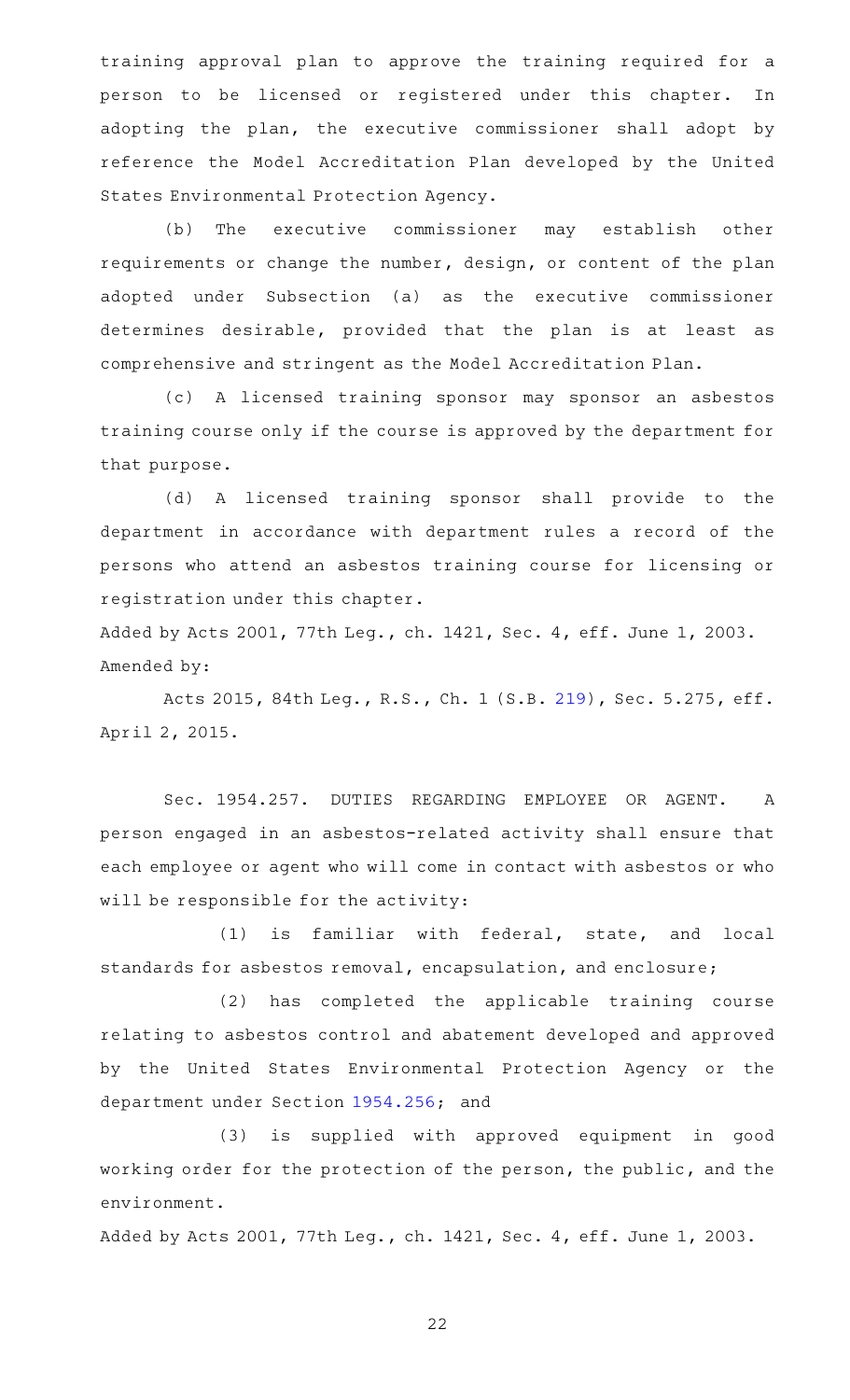Sec. 1954.258. COMPLIANCE WITH STANDARDS NOT A DEFENSE TO CIVIL LIABILITY. Compliance with any minimum standards adopted by the executive commissioner under this chapter does not constitute a defense to a civil action for damages arising from a work activity affecting asbestos.

Added by Acts 2001, 77th Leg., ch. 1421, Sec. 4, eff. June 1, 2003. Amended by:

Acts 2015, 84th Leg., R.S., Ch. 1 (S.B. [219](http://www.legis.state.tx.us/tlodocs/84R/billtext/html/SB00219F.HTM)), Sec. 5.276, eff. April 2, 2015.

Sec. 1954.259. SURVEY REQUIRED. (a) In this section, "permit" means a license, certificate, approval, registration, consent, permit, or other form of authorization that a person is required by law, rule, regulation, order, or ordinance to obtain to perform an action, or to initiate, continue, or complete a project, for which the authorization is sought.

(b) A municipality that requires a person to obtain a permit before renovating or demolishing a public or commercial building may not issue the permit unless the applicant provides:

(1) evidence acceptable to the municipality that an asbestos survey, as required by this chapter, of all parts of the building affected by the planned renovation or demolition has been completed by a person licensed under this chapter to perform a survey; or

(2) a certification from a licensed engineer or registered architect, stating that:

(A) the engineer or architect has reviewed the material safety data sheets for the materials used in the original construction, the subsequent renovations or alterations of all parts of the building affected by the planned renovation or demolition, and any asbestos surveys of the building previously conducted in accordance with this chapter; and

(B) in the engineer's or architect's professional opinion, all parts of the building affected by the planned renovation or demolition do not contain asbestos. Added by Acts 2003, 78th Leg., ch. 1276, Sec. 14A.456(a), eff. Sept. 1, 2003.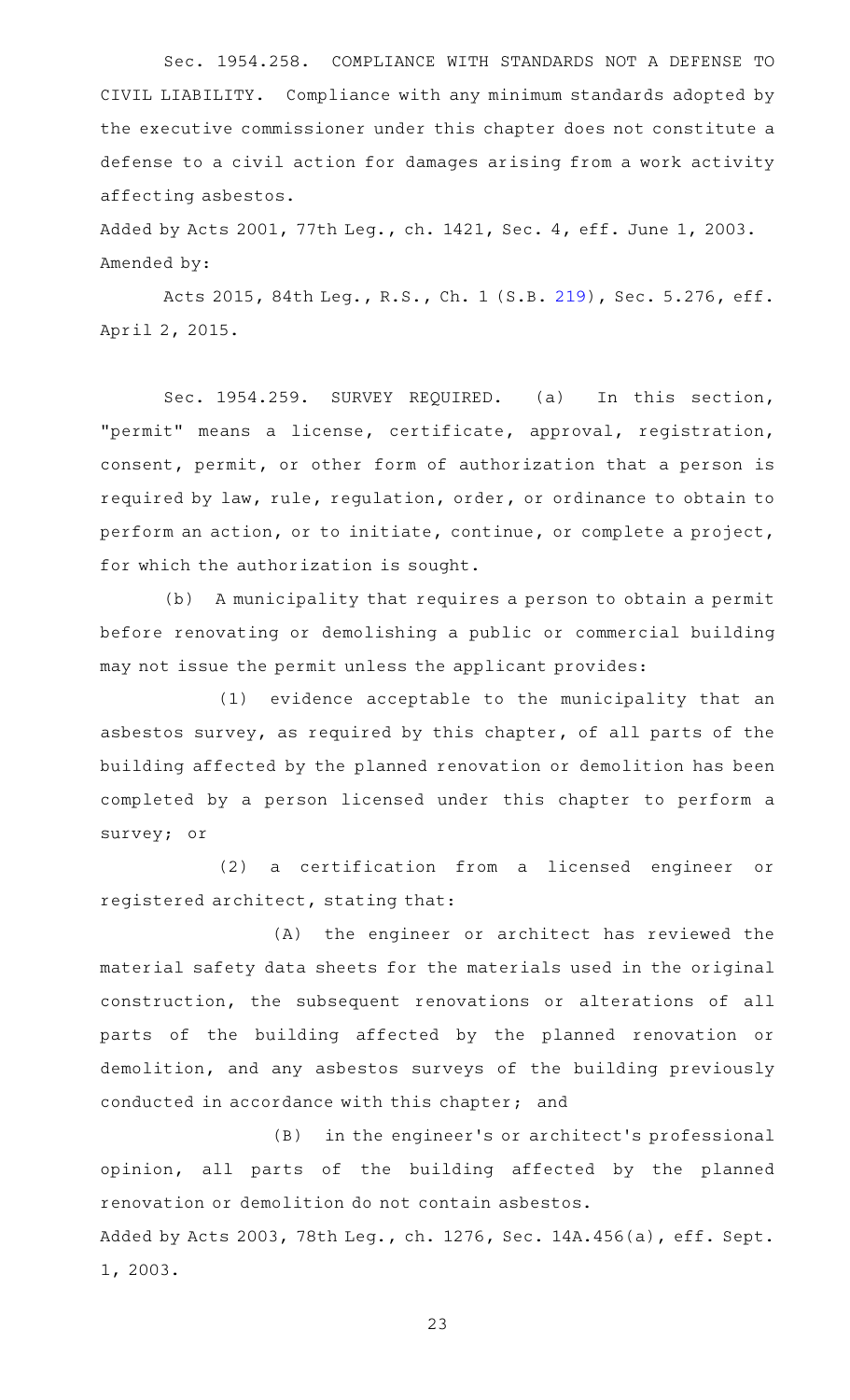Sec. 1954.260. DURATION OF ASBESTOS SURVEY. An asbestos survey performed for a public building as required by this chapter and any other law is valid if the survey was performed in compliance with the laws in effect at the time the survey was completed and the survey identifies any asbestos-containing building material, the location of that material, and any other asbestos condition in the building. Any renovation, construction, or other activity for which an asbestos survey is required shall be conducted without the requirement of obtaining a new asbestos survey if a valid asbestos survey exists.

Acts 2003, 78th Leg., ch. 1072, Sec. 1, eff. Sept. 1, 2003.

#### SUBCHAPTER G. PROHIBITED PRACTICES AND DISCIPLINARY PROCEDURES

Sec. 1954.301. DISCIPLINARY POWERS OF DEPARTMENT. (a) If an act or omission of a person licensed under this chapter constitutes grounds prescribed for disciplinary action under Section [1954.302](http://www.statutes.legis.state.tx.us/GetStatute.aspx?Code=OC&Value=1954.302), the department, after providing the person with notice and an opportunity for a hearing, shall:

- (1) revoke or suspend the person's license;
- (2) suspend the license on an emergency basis;
- (3) modify the license; or
- (4) reprimand the person.

(b) If an act or omission of a person registered under this chapter constitutes grounds for disciplinary action under Section [1954.303](http://www.statutes.legis.state.tx.us/GetStatute.aspx?Code=OC&Value=1954.303), the department, after providing the person with notice and an opportunity for a hearing, shall:

- $(1)$  refuse to renew the person's registration;
- $(2)$  revoke or suspend the registration;
- $(3)$  suspend the registration on an emergency basis;

or

 $(4)$  reprimand the person.

(c) After providing the sponsor of an asbestos training course with notice and an opportunity for a hearing, the department may:

 $(1)$  revoke or suspend the approval of the course; or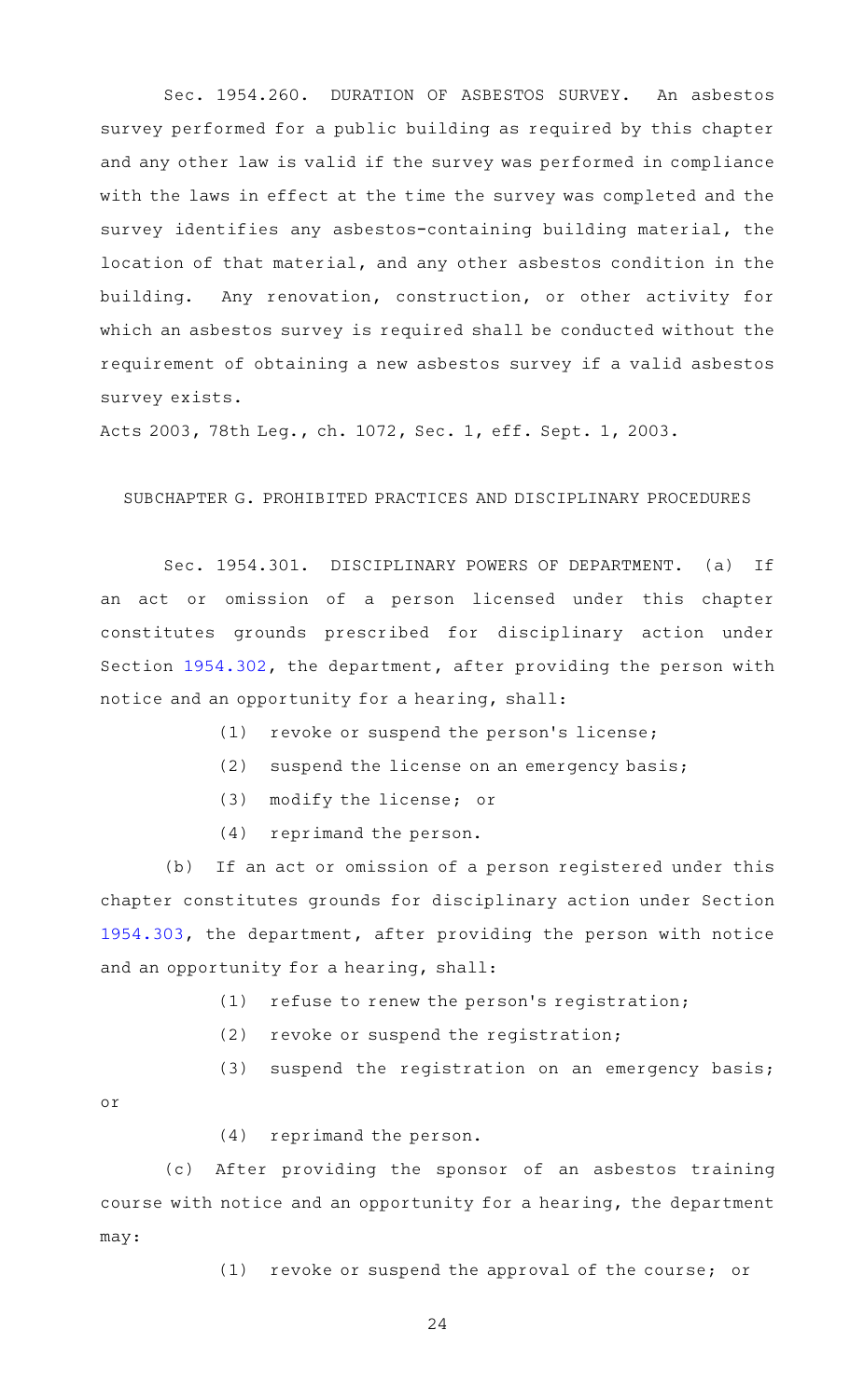(2) suspend the approval of the course on an emergency basis.

(d) The department may place on probation a person whose license or registration is suspended. If a suspension is probated, the department may require the person to:

 $(1)$  report regularly to the department on matters that are the basis of the probation;

(2) limit practice to the areas prescribed by the department; or

(3) continue or review professional education until the person attains a degree of skill satisfactory to the department in those areas that are the basis of the probation.

Added by Acts 2001, 77th Leg., ch. 1421, Sec. 4, eff. June 1, 2003. Amended by:

Acts 2015, 84th Leg., R.S., Ch. 1 (S.B. [219](http://www.legis.state.tx.us/tlodocs/84R/billtext/html/SB00219F.HTM)), Sec. 5.277, eff. April 2, 2015.

Sec. 1954.302. GROUNDS FOR DISCIPLINE OF LICENSE HOLDER. The executive commissioner by rule shall adopt the criteria for the department to take disciplinary action against a license holder under Section [1954.301](http://www.statutes.legis.state.tx.us/GetStatute.aspx?Code=OC&Value=1954.301). At a minimum, the criteria must require disciplinary action against a license holder who:

(1) commits fraud or deception in obtaining or attempting to obtain a license or a contract to perform an asbestos-related activity;

(2) fails at any time to meet the qualifications for a license;

 $(3)$  violates a rule adopted under this chapter;

(4) violates an applicable federal or state standard for asbestos-related activities; or

(5) falsifies or fails to maintain a record of an asbestos-related activity required by a federal agency or by the department.

Added by Acts 2001, 77th Leg., ch. 1421, Sec. 4, eff. June 1, 2003. Amended by:

Acts 2015, 84th Leg., R.S., Ch. 1 (S.B. [219](http://www.legis.state.tx.us/tlodocs/84R/billtext/html/SB00219F.HTM)), Sec. 5.278, eff. April 2, 2015.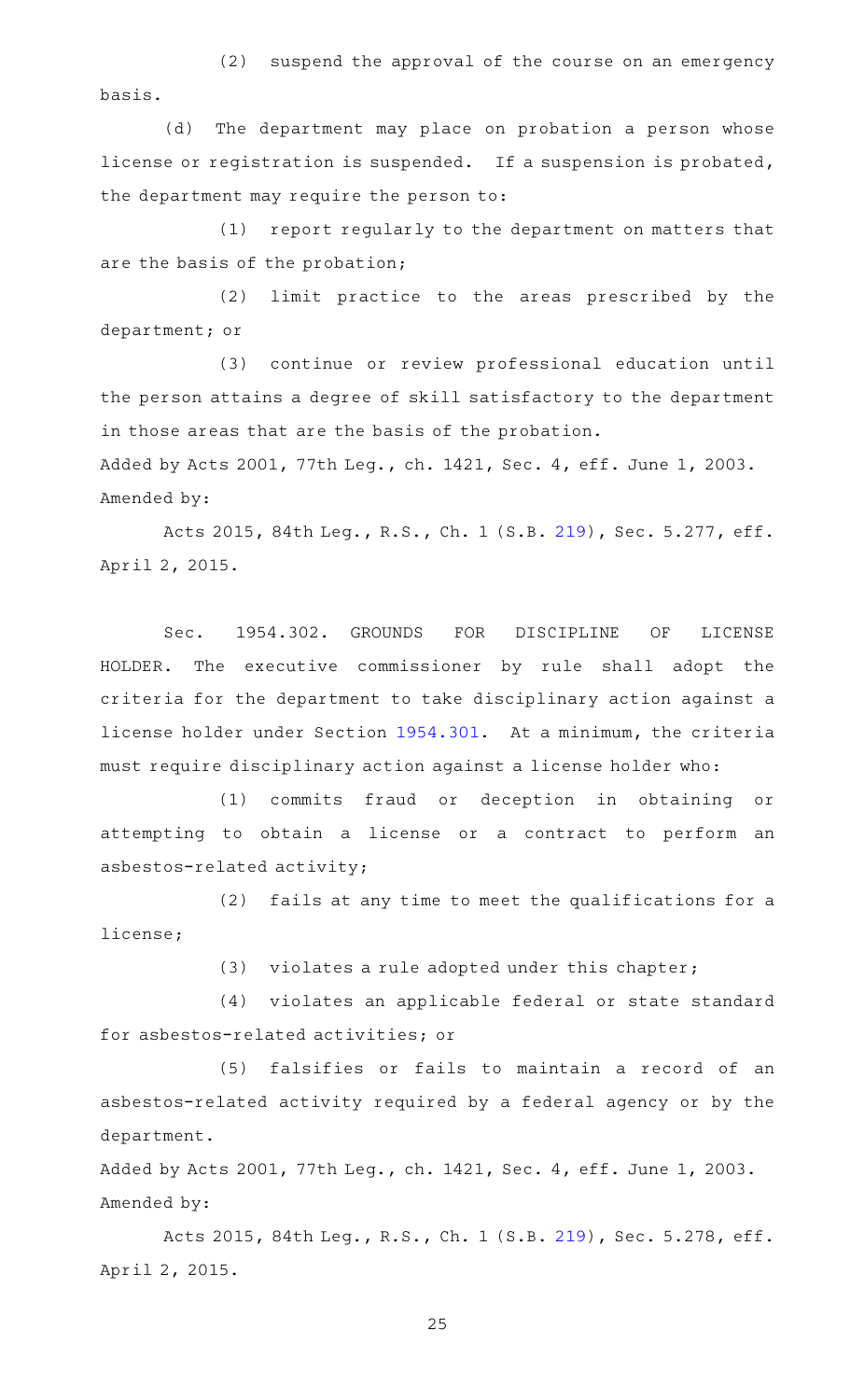Sec. 1954.303. GROUNDS FOR DISCIPLINE OF REGISTERED PERSON. The department shall take disciplinary action under Section [1954.301](http://www.statutes.legis.state.tx.us/GetStatute.aspx?Code=OC&Value=1954.301) against a person registered under this chapter who:

(1) fraudulently or deceptively assigns, obtains, or attempts to assign or obtain a registration or the renewal of a registration; or

 $(2)$  violates:

(A) a federal, state, or local asbestos law or rule; or

(B) an order issued by the executive commissioner or department. Added by Acts 2001, 77th Leg., ch. 1421, Sec. 4, eff. June 1, 2003.

```
Amended by:
```
Acts 2015, 84th Leg., R.S., Ch. 1 (S.B. [219](http://www.legis.state.tx.us/tlodocs/84R/billtext/html/SB00219F.HTM)), Sec. 5.279, eff. April 2, 2015.

Sec. 1954.304. ACTION BASED ON COMPLAINTS AGAINST ASBESTOS ABATEMENT SUPERVISOR. (a) If the department receives three validated complaints against an asbestos abatement supervisor regarding noncompliance with this chapter, the department shall:

(1) revoke the supervisor's license; and

 $(2)$  issue to the supervisor a registration.

(b) A registration issued under this section expires six months from the date of issuance. The asbestos abatement supervisor may reapply for a license after the registration expires.

Added by Acts 2001, 77th Leg., ch. 1421, Sec. 4, eff. June 1, 2003.

Sec. 1954.305. PROCEDURE FOR EMERGENCY SUSPENSION. (a) The suspension on an emergency basis of a license or registration or of the approval of an asbestos training course is effective immediately.

(b) The department shall provide to the person whose license, registration, or asbestos training course approval is suspended on an emergency basis an opportunity for a hearing not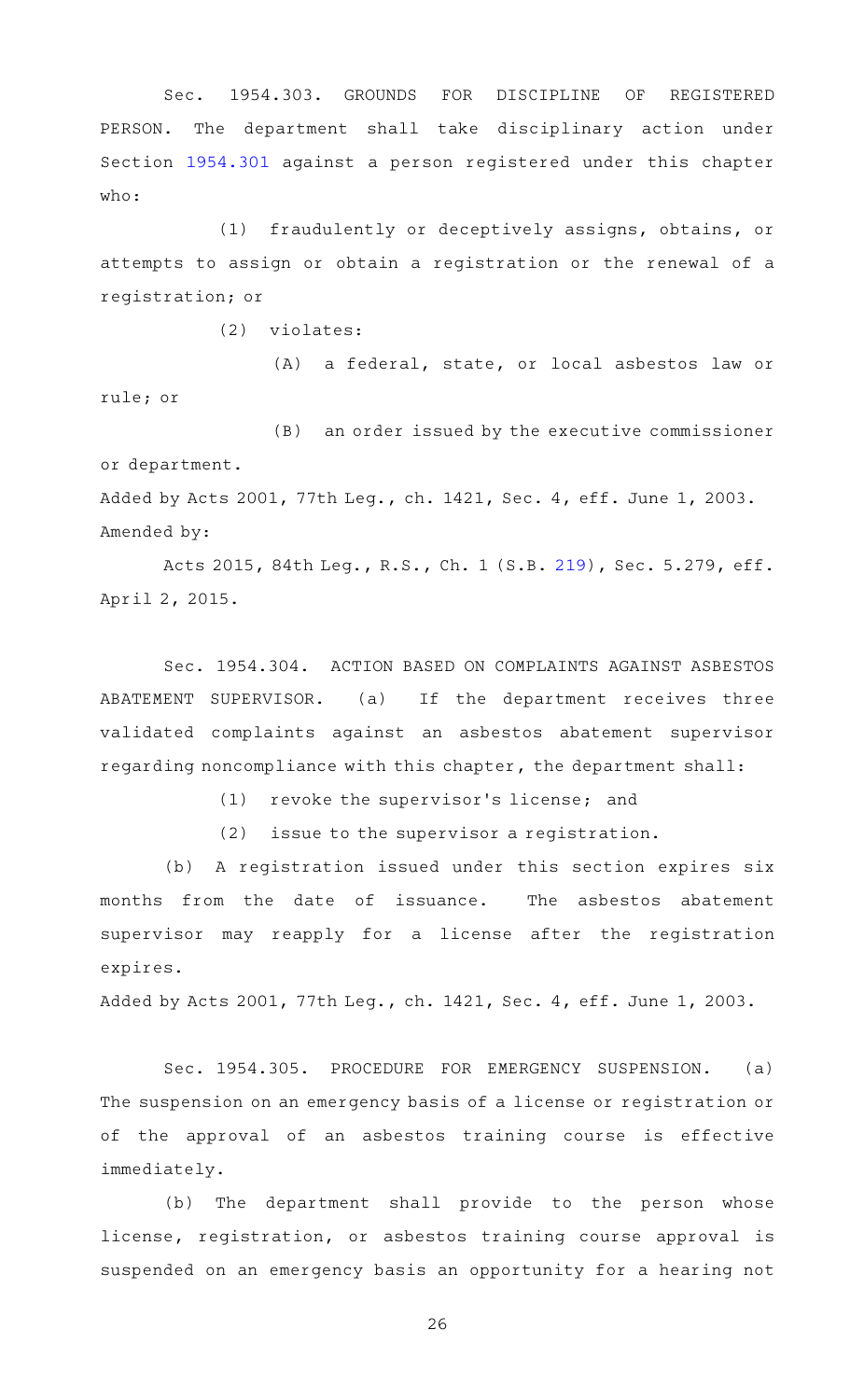later than the 20th day after the date of the suspension. Added by Acts 2001, 77th Leg., ch. 1421, Sec. 4, eff. June 1, 2003.

Sec. 1954.306. ADMINISTRATIVE PROCEDURE. A notice and hearing required under this subchapter and judicial review of a final administrative decision issued under this subchapter are governed by Chapter [2001,](http://www.statutes.legis.state.tx.us/GetStatute.aspx?Code=GV&Value=2001) Government Code, and the department rules for contested case hearings.

Added by Acts 2001, 77th Leg., ch. 1421, Sec. 4, eff. June 1, 2003. Amended by:

Acts 2015, 84th Leg., R.S., Ch. 1 (S.B. [219](http://www.legis.state.tx.us/tlodocs/84R/billtext/html/SB00219F.HTM)), Sec. 5.280, eff. April 2, 2015.

Sec. 1954.307. REAPPLICATION FOLLOWING LICENSE REVOCATION OR SUSPENSION. A person whose license is revoked or suspended may not reapply for a license until after the period stated in a schedule established by department rule.

Added by Acts 2001, 77th Leg., ch. 1421, Sec. 4, eff. June 1, 2003. Amended by:

Acts 2015, 84th Leg., R.S., Ch. 1 (S.B. [219](http://www.legis.state.tx.us/tlodocs/84R/billtext/html/SB00219F.HTM)), Sec. 5.281, eff. April 2, 2015.

## SUBCHAPTER H. ADMINISTRATIVE PENALTY

Sec. 1954.351. IMPOSITION OF ADMINISTRATIVE PENALTY. The department may impose an administrative penalty on a person who violates this chapter or a rule adopted or order issued under this chapter.

Added by Acts 2001, 77th Leg., ch. 1421, Sec. 4, eff. June 1, 2003. Amended by:

Acts 2015, 84th Leg., R.S., Ch. 1 (S.B. [219](http://www.legis.state.tx.us/tlodocs/84R/billtext/html/SB00219F.HTM)), Sec. 5.282, eff. April 2, 2015.

Sec. 1954.352. AMOUNT OF PENALTY. (a) The amount of an administrative penalty may not exceed \$10,000 a day for each violation. Each day a violation continues may be considered a separate violation for purposes of imposing a penalty.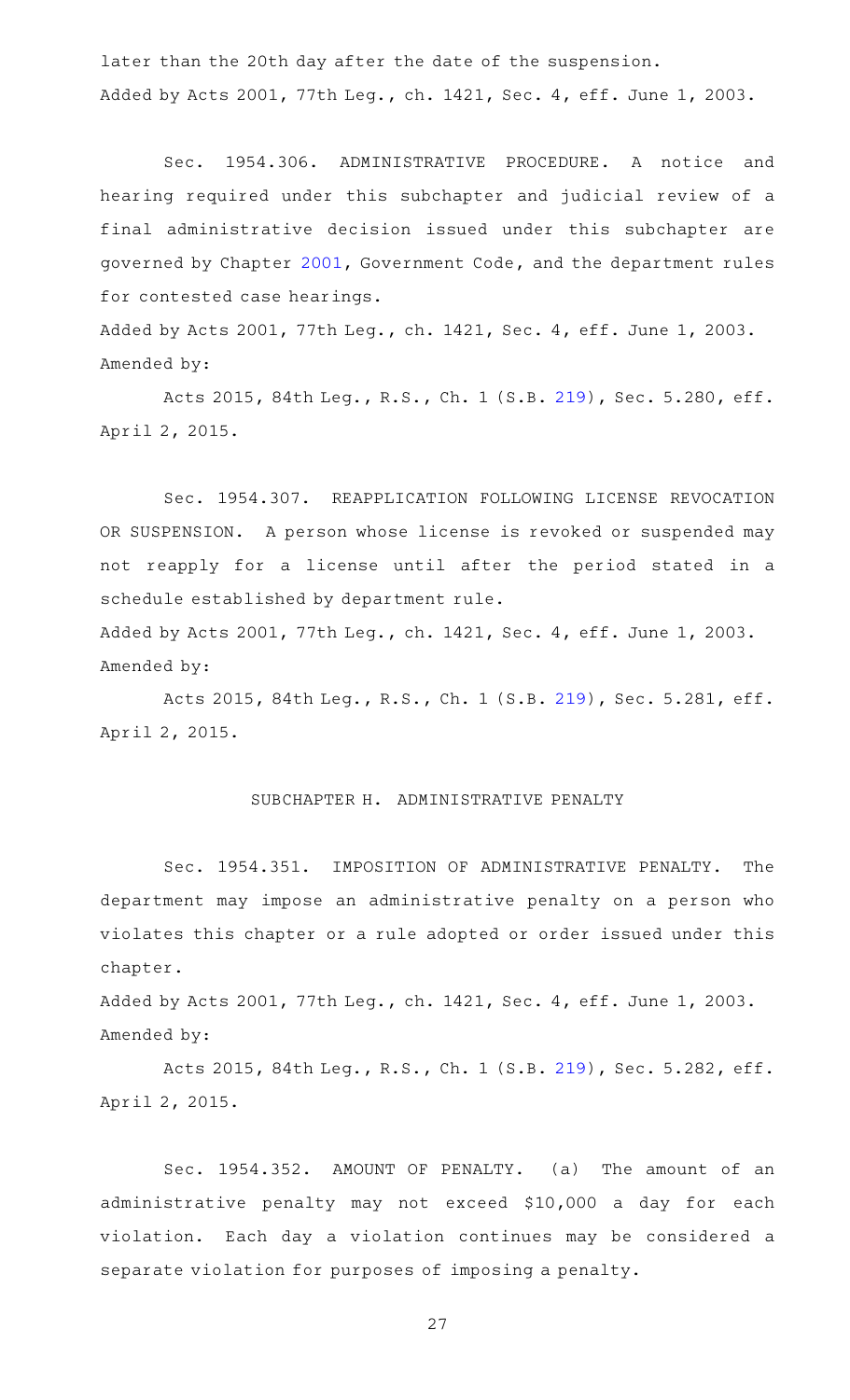$(b)$  In determining the amount of the penalty, the department shall consider:

 $(1)$  the seriousness of the violation;

(2) any hazard created to the health and safety of the

public;

(3) the person's history of previous violations; and

 $(4)$  any other matter that justice may require.

Added by Acts 2001, 77th Leg., ch. 1421, Sec. 4, eff. June 1, 2003. Amended by:

Acts 2015, 84th Leg., R.S., Ch. 1 (S.B. [219](http://www.legis.state.tx.us/tlodocs/84R/billtext/html/SB00219F.HTM)), Sec. 5.282, eff. April 2, 2015.

Sec. 1954.353. OPPORTUNITY FOR HEARING; ORDER. (a) The department may impose an administrative penalty under this subchapter only after the person charged with a violation is given the opportunity for a hearing.

(b) If a hearing is held, the department shall make findings of fact and issue a written decision as to:

 $(1)$  the occurrence of the violation; and

(2) the amount of any penalty that is warranted.

(c) If the person charged with a violation fails to exercise the opportunity for a hearing, the department, after determining that a violation occurred and the amount of the penalty that is warranted, may impose a penalty and shall issue an order requiring the person to pay any penalty imposed.

(d) Not later than the 30th day after the date an order is issued after determining that a violation occurred, the department shall inform the person charged with the violation of the amount of any penalty imposed.

(e) The department may consolidate a hearing under this section with another proceeding.

Added by Acts 2001, 77th Leg., ch. 1421, Sec. 4, eff. June 1, 2003. Amended by:

Acts 2015, 84th Leg., R.S., Ch. 1 (S.B. [219](http://www.legis.state.tx.us/tlodocs/84R/billtext/html/SB00219F.HTM)), Sec. 5.282, eff. April 2, 2015.

Sec. 1954.354. OPTIONS FOLLOWING DECISION. (a) Not later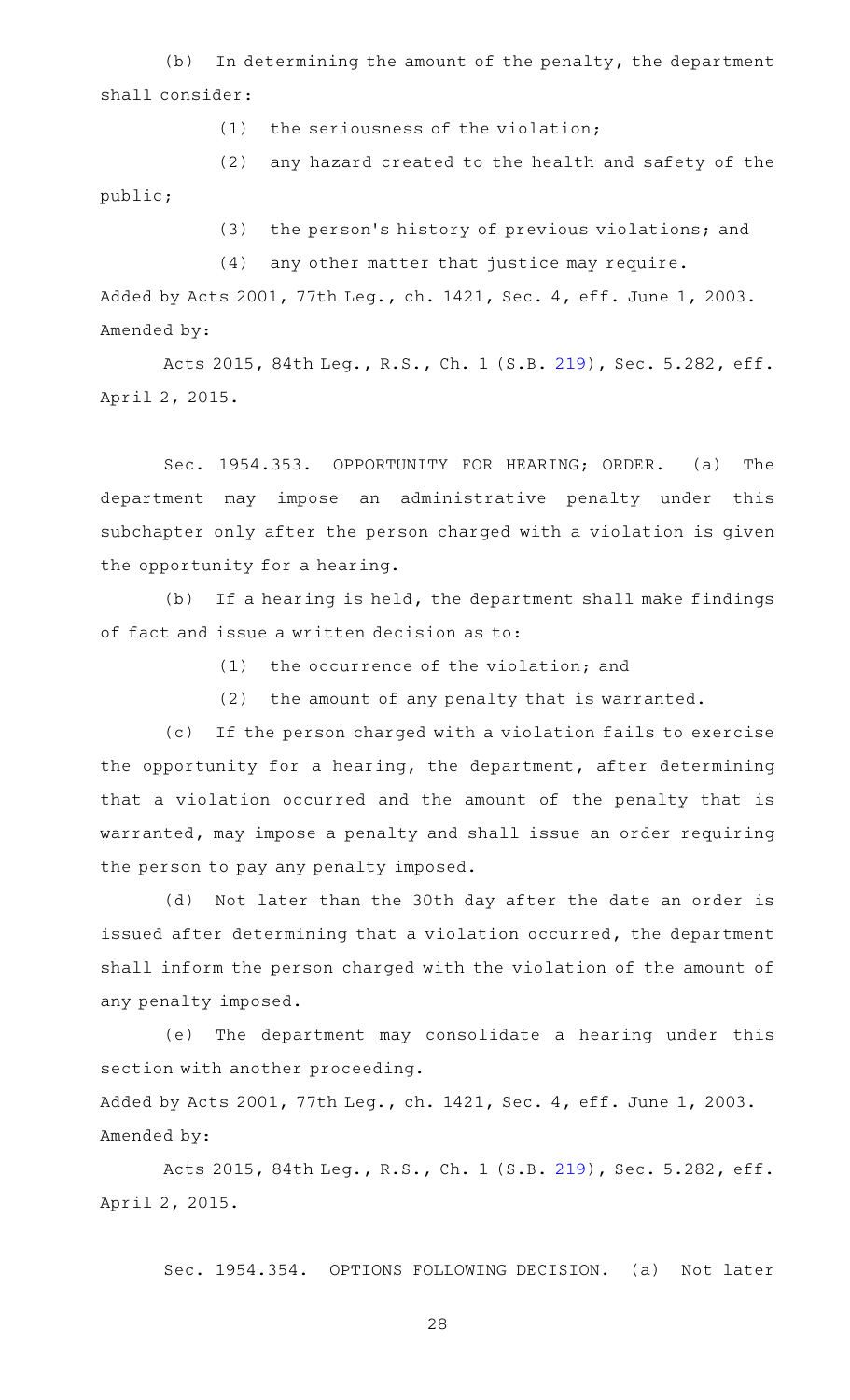than the 30th day after the date the department 's decision or order becomes final as provided by Section [2001.144](http://www.statutes.legis.state.tx.us/GetStatute.aspx?Code=GV&Value=2001.144), Government Code, the person shall:

 $(1)$  pay the administrative penalty; or

(2) file a petition for judicial review contesting the fact of the violation, the amount of the penalty, or both.

(b) Within the 30-day period, a person who acts under Subsection (a)(2) may:

 $(1)$  stay enforcement of the penalty by:

(A) paying the penalty to the court for placement in an escrow account; or

(B) posting with the court a supersedeas bond in a form approved by the court that is for the amount of the penalty and is effective until judicial review of the department 's decision or order is final; or

(2) request that the department stay enforcement of the penalty by:

(A) filing with the court a sworn affidavit of the person stating that the person is financially unable to pay the penalty and is financially unable to give the supersedeas bond; and

(B) sending a copy of the affidavit to the department.

(c) If the department receives a copy of an affidavit under Subsection (b)(2), the department may file with the court, within five days after the date the copy is received, a contest to the affidavit. The court shall hold a hearing on the facts alleged in the affidavit as soon as practicable and shall stay the enforcement of the penalty on finding that the alleged facts are true. The person who files an affidavit has the burden of proving that the person is financially unable to pay the penalty or to give a supersedeas bond.

Added by Acts 2001, 77th Leg., ch. 1421, Sec. 4, eff. June 1, 2003. Amended by:

Acts 2015, 84th Leg., R.S., Ch. 1 (S.B. [219](http://www.legis.state.tx.us/tlodocs/84R/billtext/html/SB00219F.HTM)), Sec. 5.282, eff. April 2, 2015.

Sec. 1954.355. COLLECTION OF PENALTY. At the request of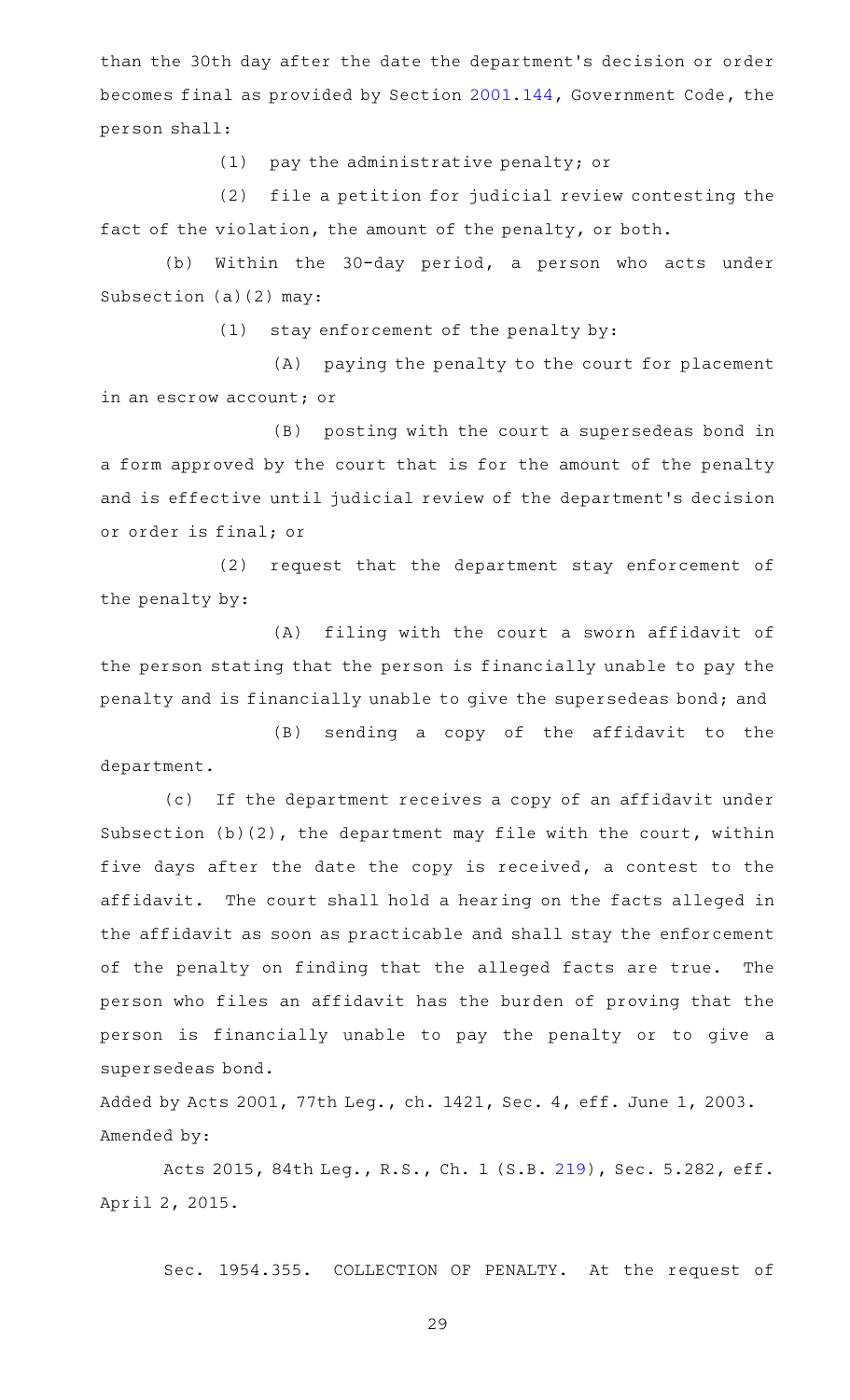the department, the attorney general may bring a civil action to recover an administrative penalty imposed under this subchapter. Added by Acts 2001, 77th Leg., ch. 1421, Sec. 4, eff. June 1, 2003. Amended by:

Acts 2015, 84th Leg., R.S., Ch. 1 (S.B. [219](http://www.legis.state.tx.us/tlodocs/84R/billtext/html/SB00219F.HTM)), Sec. 5.282, eff. April 2, 2015.

Sec. 1954.356. JUDICIAL REVIEW. Judicial review of a decision or order of the department imposing a penalty under this subchapter is instituted by filing a petition with a district court in Travis County and is under the substantial evidence rule as provided by Subchapter G, Chapter [2001](http://www.statutes.legis.state.tx.us/GetStatute.aspx?Code=GV&Value=2001), Government Code. Added by Acts 2001, 77th Leg., ch. 1421, Sec. 4, eff. June 1, 2003. Amended by:

Acts 2015, 84th Leg., R.S., Ch. 1 (S.B. [219](http://www.legis.state.tx.us/tlodocs/84R/billtext/html/SB00219F.HTM)), Sec. 5.282, eff. April 2, 2015.

Sec. 1954.357. REMITTANCE OF PENALTY AND INTEREST OR RELEASE OF BOND. If after judicial review the administrative penalty is reduced or is not upheld by the court, the department shall:

(1) remit the appropriate amount, plus accrued interest, to the person not later than the 30th day after the date of the determination, if the person paid the penalty; or

 $(2)$  execute a release of the bond, if the person gave a bond.

Added by Acts 2001, 77th Leg., ch. 1421, Sec. 4, eff. June 1, 2003. Amended by:

Acts 2015, 84th Leg., R.S., Ch. 1 (S.B. [219](http://www.legis.state.tx.us/tlodocs/84R/billtext/html/SB00219F.HTM)), Sec. 5.282, eff. April 2, 2015.

SUBCHAPTER I. OTHER PENALTIES AND ENFORCEMENT PROVISIONS

Sec. 1954.401. INJUNCTIVE RELIEF; CIVIL PENALTY. (a) The commissioner may request the attorney general or the district, county, or city attorney having jurisdiction to bring a civil suit for injunctive relief, the assessment and recovery of a civil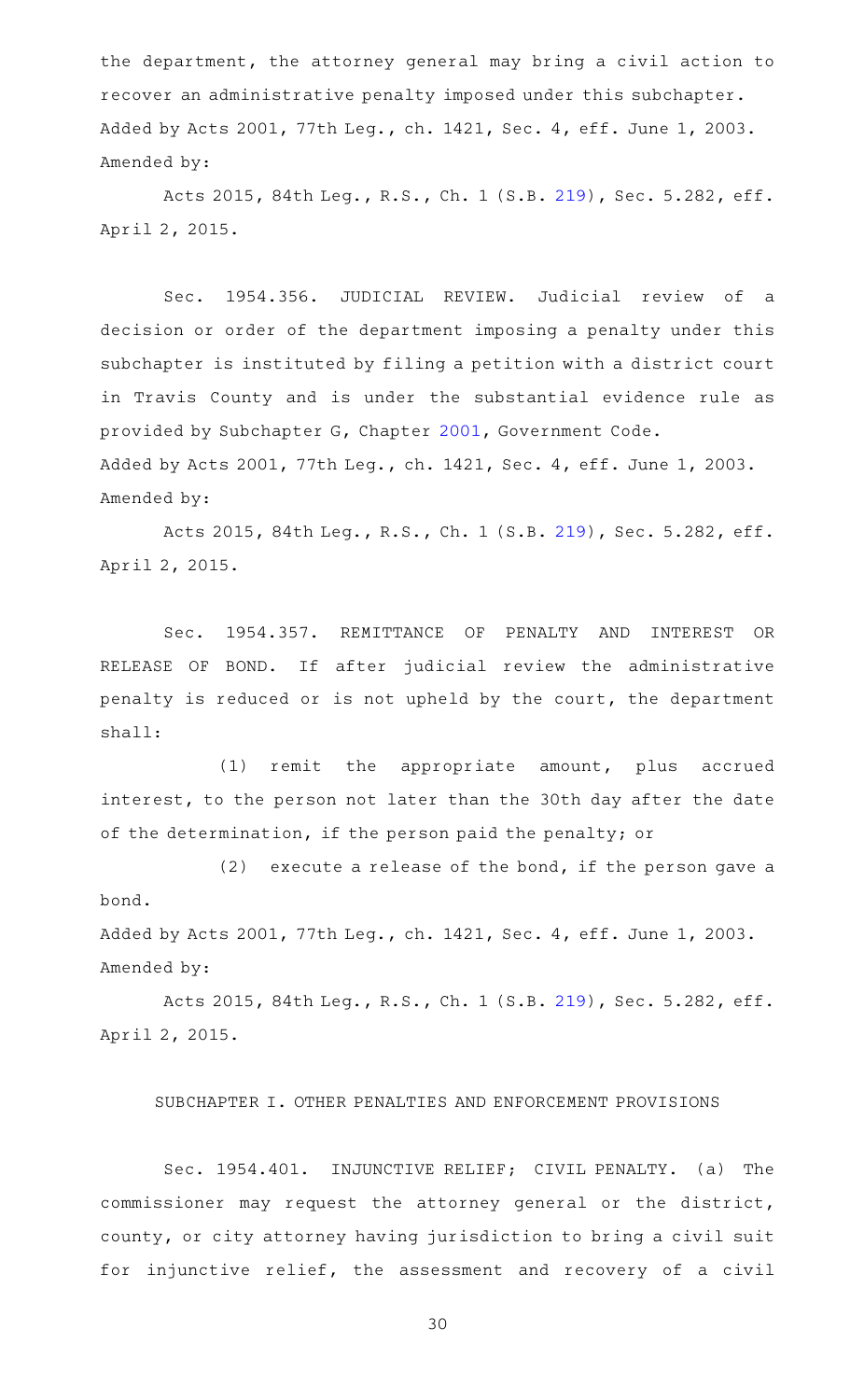penalty, or both, against a person who:

 $(1)$  appears to have violated, is violating, or is threatening to violate this chapter or a rule adopted or order issued under this chapter; or

(2) owns a public building or is the owner's agent and has contracted with or otherwise permitted a person who is not licensed or registered under this chapter to perform in the building an activity for which a license or registration is required.

(b) A civil penalty may not exceed \$10,000 a day for each violation. Each day a violation occurs or continues to occur is a separate violation for purposes of imposing a penalty.

(c) In determining the amount of a civil penalty, the court shall consider:

 $(1)$  the seriousness of the violation;

(2) any hazard created to the health and safety of the public;

(3) the person's history of previous violations; and

(4) the demonstrated good faith of the person charged with the violation.

(d) A civil penalty recovered in a suit instituted by the attorney general under this chapter shall be deposited in the state treasury. A civil penalty recovered in a suit instituted by a local government under this chapter shall be paid to the local government.

Added by Acts 2001, 77th Leg., ch. 1421, Sec. 4, eff. June 1, 2003.

Sec. 1954.402. CRIMINAL PENALTY. (a) A person required to be licensed under this chapter commits an offense if the person:

(1) removes asbestos from a public building or encapsulates the asbestos without a license after having been previously assessed a civil or administrative penalty for removing or encapsulating asbestos without a license; or

(2) fails to keep records as required by Section [1954.251](http://www.statutes.legis.state.tx.us/GetStatute.aspx?Code=OC&Value=1954.251) after having been previously assessed a civil or administrative penalty for failing to keep records.

(b) An offense under this section is a misdemeanor